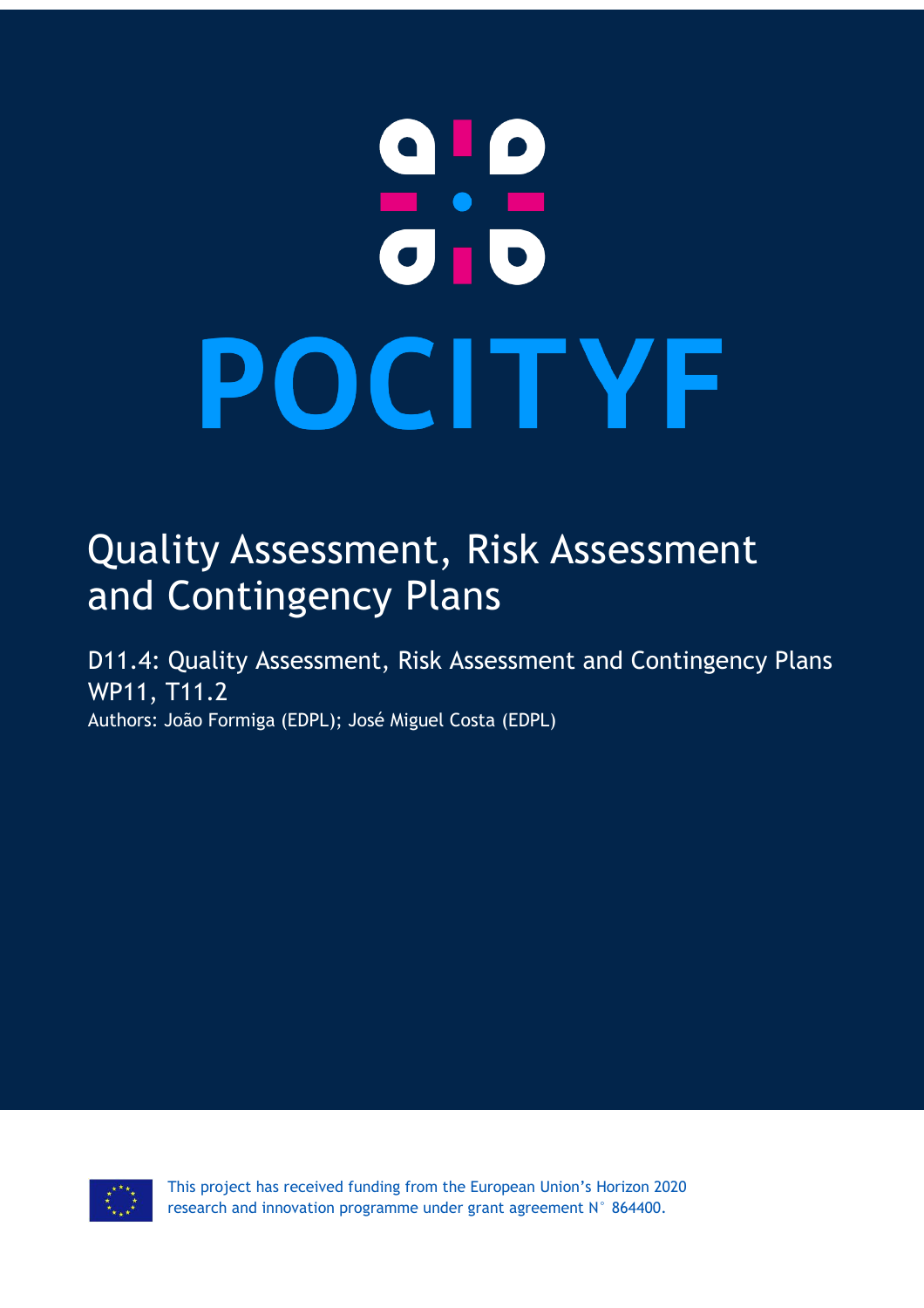# Technical references

| Project Acronym              | <b>POCITYF</b>                                                                                                     |
|------------------------------|--------------------------------------------------------------------------------------------------------------------|
| <b>Project Title</b>         | A Positive Energy CITY Transformation Framework                                                                    |
| <b>Project Coordinator</b>   | João Gonçalo Maciel<br><b>EDPL</b><br>JoaoGoncalo.Maciel@edp.com                                                   |
| <b>Project Duration</b>      | 60 months (from October 2019 - to September 2024)                                                                  |
|                              |                                                                                                                    |
| Deliverable No.              | D <sub>11.4</sub>                                                                                                  |
| Dissemination level*         | PU                                                                                                                 |
| <b>Work Package</b>          | WP11 - Project Management                                                                                          |
| <b>Task</b>                  | T11.2 - Quality and Risk Management                                                                                |
| Lead beneficiary             | $1$ (EDPL)                                                                                                         |
| Contributing beneficiary/ies | 1 (EDPL); 2 (CME); 14 (INESC TEC); 15 (GA); 30 (E@W); 38<br>(CERTH); 39 (VTT); 40 (ICONS); 41 (RINA-C); 42 (CIRCE) |
| Due date of deliverable      | 31 March 2020                                                                                                      |
| Actual submission date       | 02 April 2020                                                                                                      |

PU = Public

PP = Restricted to other programme participants (including the Commission Services)

RE = Restricted to a group specified by the consortium (including the Commission Services)

CO = Confidential, only for members of the consortium (including the Commission Services)

| $\mathbf{v}$ | Date                                                                                                                                                           | <b>Beneficiary/ Author</b>     | <b>Description</b>                                                     |  |  |  |  |  |  |
|--------------|----------------------------------------------------------------------------------------------------------------------------------------------------------------|--------------------------------|------------------------------------------------------------------------|--|--|--|--|--|--|
|              | 0.1 26/02/2020 EDPL                                                                                                                                            |                                | <b>Table of Contents defined</b>                                       |  |  |  |  |  |  |
|              | 0.2 05/03/2020 EDPL                                                                                                                                            |                                | Introductory sections concluded                                        |  |  |  |  |  |  |
|              | 0.3 16/03/2020 EDPL                                                                                                                                            |                                | All sections concluded                                                 |  |  |  |  |  |  |
|              | 0.4 24/03/2020 EDPL                                                                                                                                            |                                | Final draft, ready for revision, with<br>all WP-related risks included |  |  |  |  |  |  |
|              |                                                                                                                                                                | 1.0 02/04/2020 EDPL, INESC, GA | Revisions included. Final version                                      |  |  |  |  |  |  |
|              | $2.2$ POCITYF<br>This project has received funding from the European Union's Horizon 2020<br>research and innovation programme under grant agreement N° 864400 |                                |                                                                        |  |  |  |  |  |  |

research and innovation programme under grant agreement N° 864400.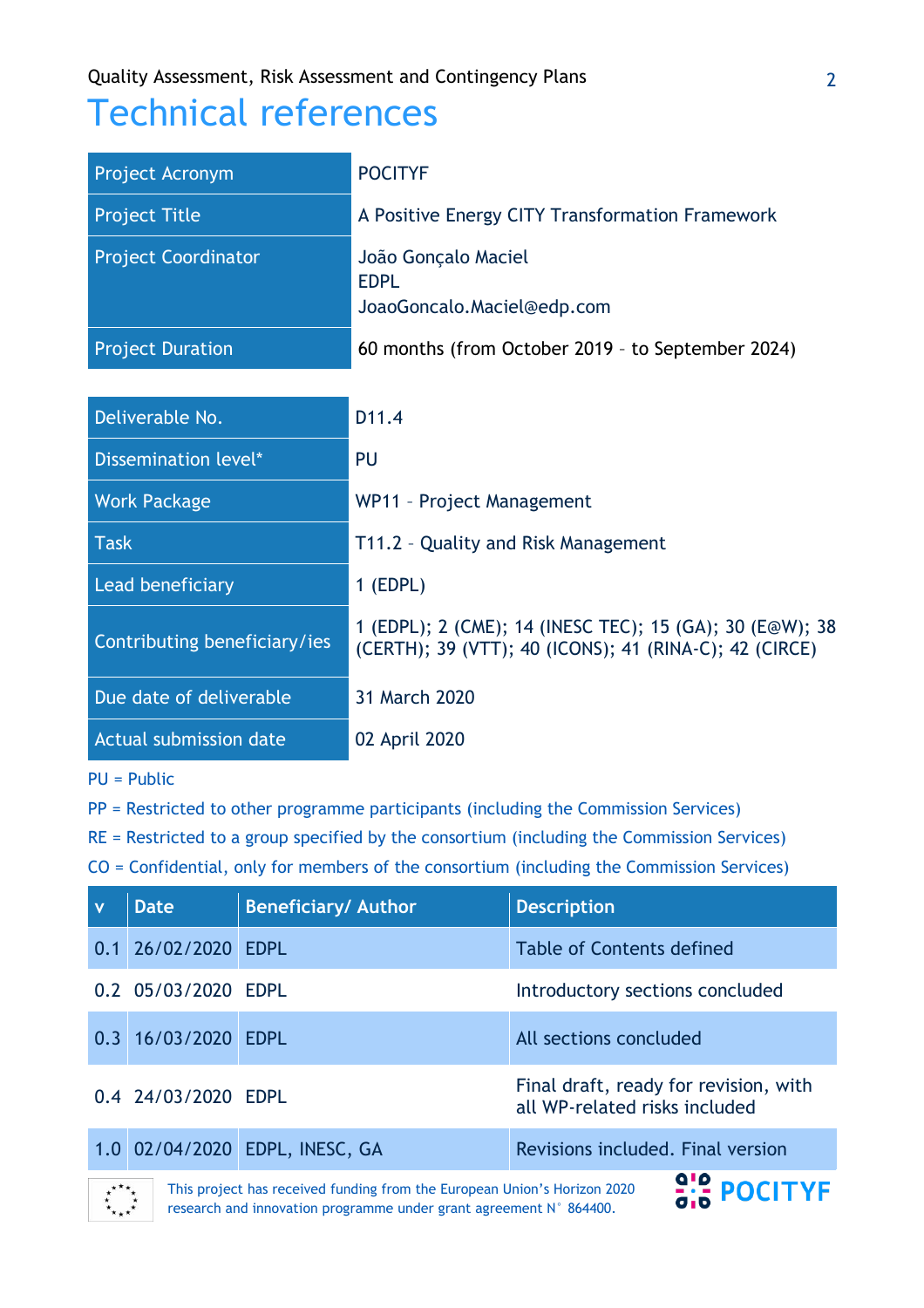# Executive Summary

The present deliverable D11.4 – *Quality Assessment, Risk Assessment and Contingency Plans* – describes the underlying POCITYF's Quality Management and Risk Management Plan, essential to guarantee the quality of the project outcomes and to monitor the eminent risks and respective mitigation measures.

For the Quality Management Plan, a quality process addressing both quality management structure and deliverables' submission workflow is outlined.

As for the Risk Management Plan, the process of identifying and managing the risk and the subsequent mitigation measures is thoroughly depicted, and a map of the envisioned project risks and a set of contingency actions is presented per Work Package in the Annex section, aiming to ensure the quality of the work to be performed during the project.

The current document corresponds to the first version of POCITYF *Quality Assessment, Risk Assessment and Contingency Plans*, therefore composed by the preliminary information regarding both the processes and the envisioned risks.

The aforementioned plans and risks' matrixes will be subject to regular updates which will culminate in two upcoming periodic reports (M24 and M48).

POCITYF current risk matrix is as depicted below.





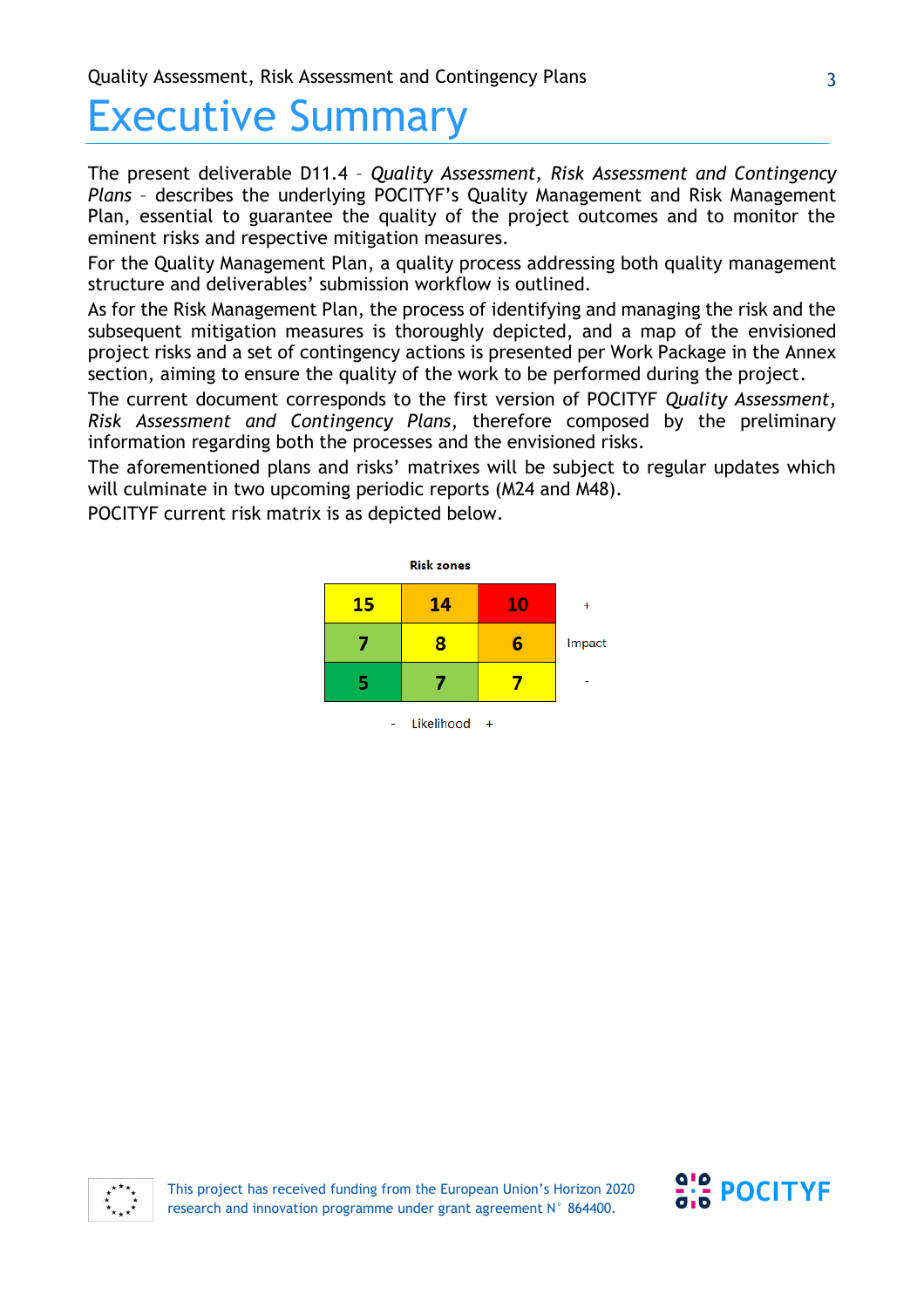# Table of contents

| $\mathbf 1$          |    |  |
|----------------------|----|--|
|                      |    |  |
| 2.1<br>$2.2^{\circ}$ |    |  |
|                      |    |  |
| 3.1                  |    |  |
|                      |    |  |
|                      |    |  |
| WP1 14               |    |  |
| WP2 15               |    |  |
| WP3 16               |    |  |
| WP4                  | 17 |  |
| WP <sub>5</sub>      | 18 |  |
| WP <sub>6</sub>      | 19 |  |
|                      |    |  |

- **WP7 22 WP8 25**
- **WP9 26**
- **WP10 27**
- **WP11 28**

# List of Figures

| Figure 4- Risk matrix used to assess risks' likelihood and impact 10                                                                           |                    |
|------------------------------------------------------------------------------------------------------------------------------------------------|--------------------|
|                                                                                                                                                |                    |
|                                                                                                                                                |                    |
|                                                                                                                                                |                    |
|                                                                                                                                                |                    |
|                                                                                                                                                |                    |
|                                                                                                                                                |                    |
|                                                                                                                                                |                    |
|                                                                                                                                                |                    |
|                                                                                                                                                |                    |
|                                                                                                                                                |                    |
|                                                                                                                                                |                    |
| This project has received funding from the European Union's Horizon 2020<br>research and innovation programme under grant agreement N° 864400. | <b>alp POCITYF</b> |

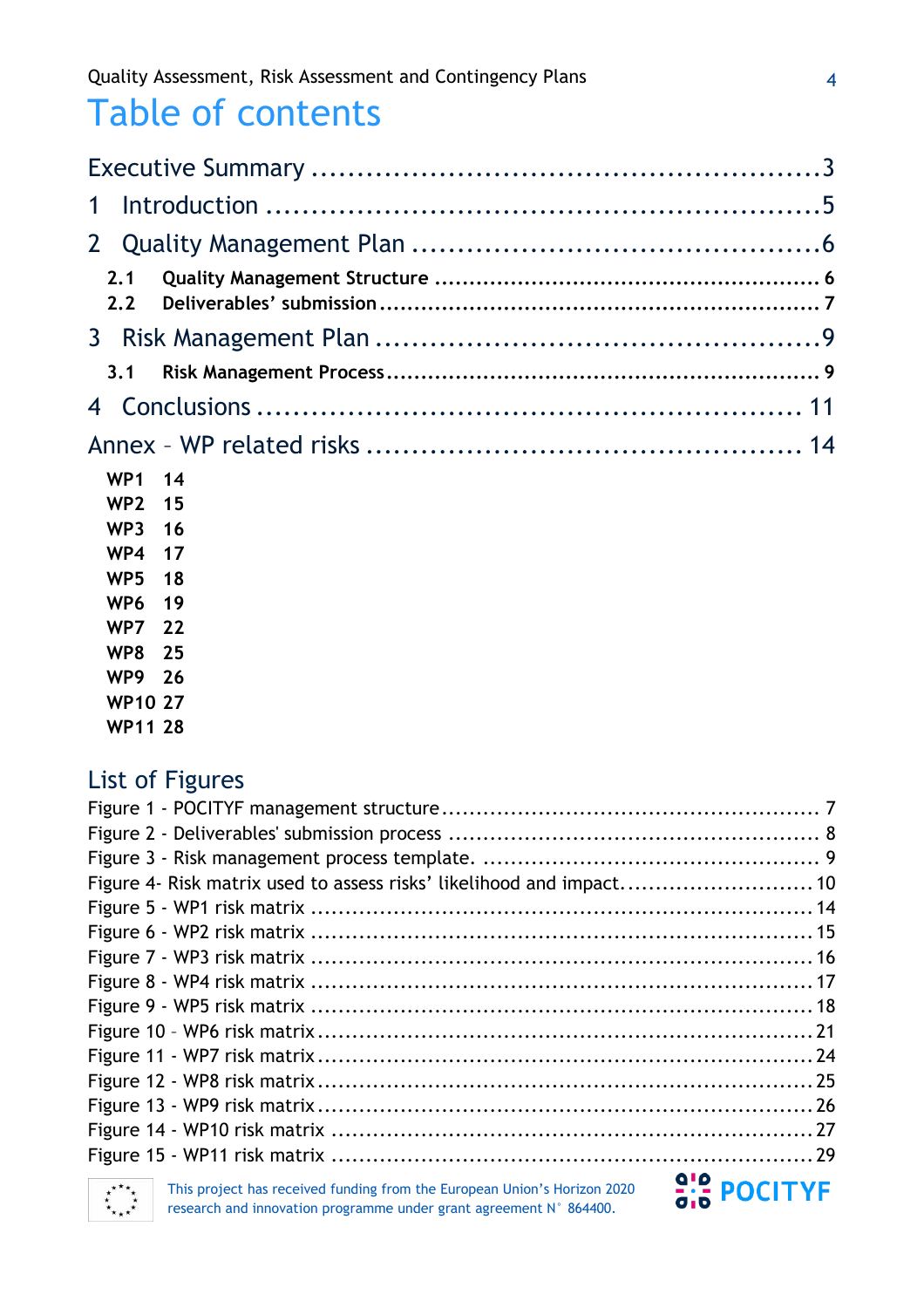# 1 Introduction

This deliverable presents the quality and risk management plans of POCITYF project, alongside with the fully aligned contingency plans.

Risk and quality management plans represent two crucial streams of the overall Project Management Work Package. These plans will guarantee the harmonisation of both risk and quality management processes to all Work Packages, Tasks and partners. All consortium partners, Work Package leaders, the Project Coordinator and the Project Steering Committee are deeply involved in the processes to ensure the participation of all stakeholders and the consequential viewpoints.

The quality management plan has the objective of assuring the quality of the project outcomes by continuously monitoring the progress of the project and its alignment with the initial goals based on the project management roadmap report.

As for the risk management process, all partners are expected to participate actively, which ultimately will lead to a set of contingency rules and mitigation measures.

Both the quality and risk management plans will be subject to regular updates (M24 and M48) to include all the upcoming risks and small refinements in the quality management process if needed.



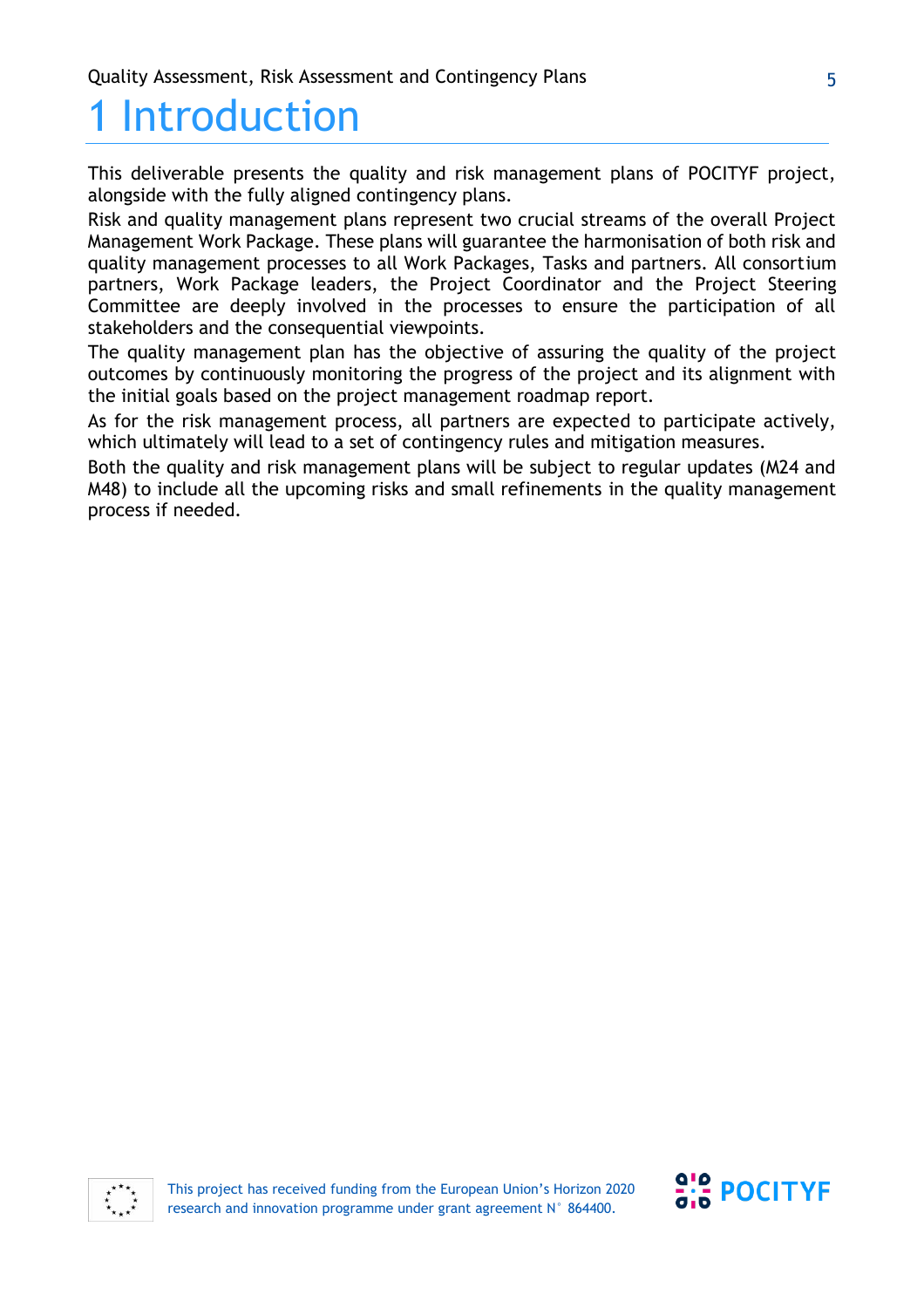# 2 Quality Management Plan

POCITYF Quality Management Plan has the foremost objective of ensuring, on a daily basis, that the consortium is efficiently and effectively paving the way towards the successful completion of project's goals and the achievement of the impacts presented in the Grant Agreement. The Quality Management Plan aims to ensure that:

- POCITYF outputs are in line with agreed protocols and standards (such as the ones concerning Open Data);
- Both project-internal and external communications are high standard and in line with POCITYF vision;
- POCITYF set of objectives is being fulfilled.

POCITYF's overarching Quality Management Plan, such as the Risk-related one, will be updated by M24 and M48 and on an ad hoc basis.

# 2.1 Quality Management Structure

POCITYF Management Structure was presented in D11.1 - Project Management Roadmap, submitted by M4, being therein identified and characterised the diverse project bodies and roles, as depicted in [Figure 1.](#page-6-0)

The **Project Steering Committee** is a crucial body in what concerns POCITYF Quality Management, as it is responsible for monitoring the project's performance, managing the technical audits, supervising the preparation of the deliverables, amongst other topics.

POCITYF **Quality & Risk Manager** (Luísa Serra from EDPL) is at the core of quality control process, being responsible for the quality and timely delivery of required reports, along with identification of main areas of possible risks and promotion of appropriate contingency activities.

The **Quality & Risk Manager** will count with the technical expertise of the **Technical & Innovation Manager**, assisting the former throughout disputes over the quality of work (escalated to the Project Officer, case no decision is reached), the **Advisor on EU Data Protection Law**, providing insights regarding compliance with GDPR and other relevant regulatory frameworks in more complex cases, and the **Regulation & Standards Manager**, dealing with interoperability and standards issues associated to the deployment of POCITYF tools and actions.

**WP leaders** play a key role as well in quality control processes, as they are responsible for a timely and high-quality execution of their WP tasks, managing the progress of their WP deliverable together with respective authors. They guarantee, together with the **Quality & Risk Manager**, that deliverables and other reports are timely delivered to reviewers. Case some deviation of the Description of Work is envisioned, WP leaders shall report this to the Project Coordinator and Technical Coordinator, with whom mitigation plans will be conceived. Project Coordinator is then responsible to discuss possible changes to the contract with POCITYF Project Officer, who will approve, or not, the mitigation plans and subsequent modifications.



This project has received funding from the European Union's Horizon 2020 research and innovation programme under grant agreement N° 864400.

 $\frac{9!}{9!6}$  POCITYF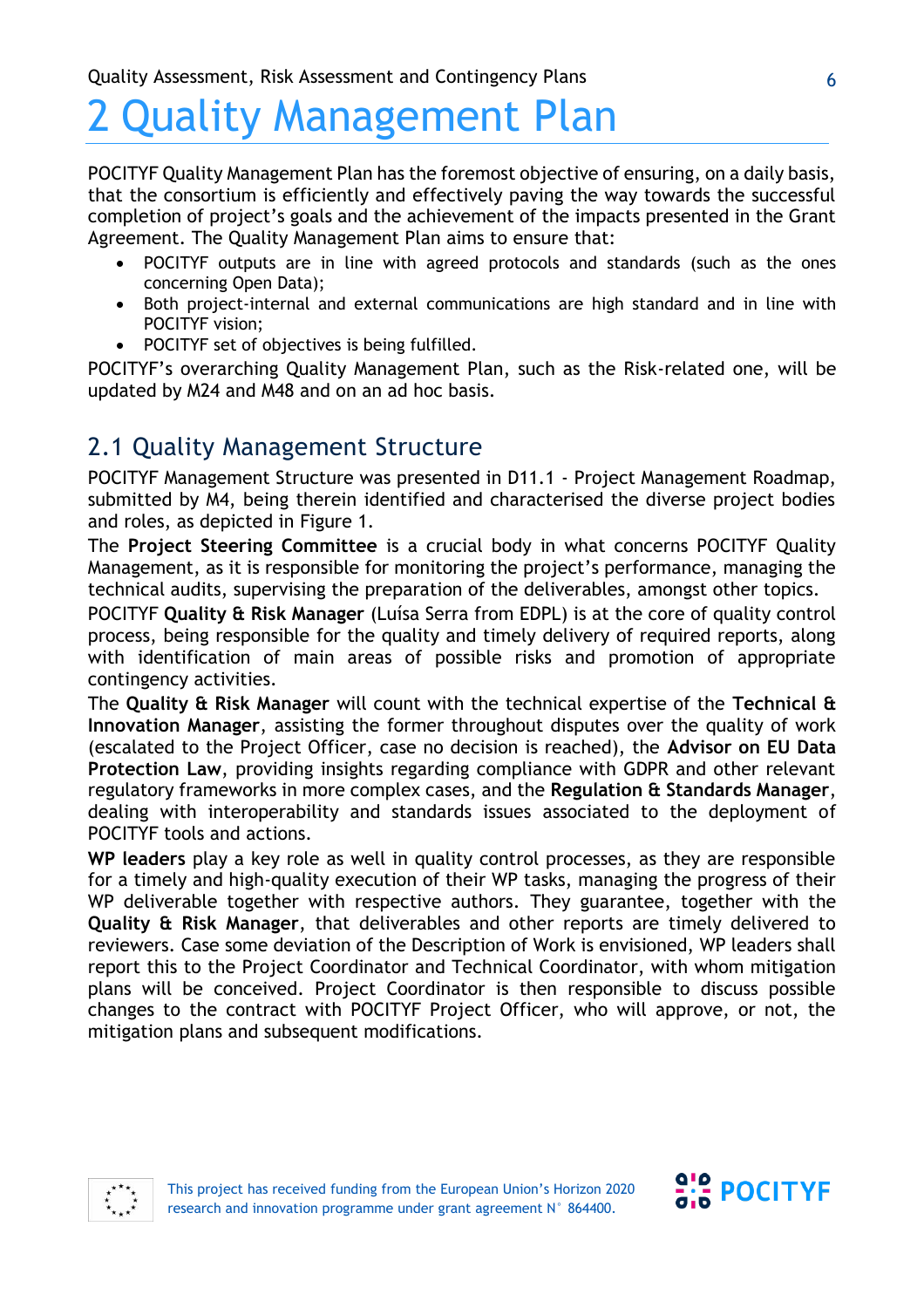

#### <span id="page-6-0"></span>Figure 1 - POCITYF management structure

The Work Structure Breakdown performed by each WP leader, and presented in D11.1, will be updated, at least, each trimester, preceding the Project Steering Committee meetings, where the Project Coordinator will accept, or not, the proposed updated. Both Project and Technical Coordinators are regularly keep tracking of WPs' progress, especially WP6 and WP7 on Évora and Alkmaar demonstration activities, respectively. Major risks – as observed in section 3 [\(Risk Management Plan\)](#page-8-0)– are being dealt via mitigations plans that are already being carried out for some cases.

# 2.2 Deliverables' submission

Each deliverable author is responsible, assisted by Task and/or WP leader, to grasp the information available in the Description of Action and convert it into a fit-for-purpose deliverable. Timely actions shall be taken by the authors in order to plan the request of inputs from other partners, in order not to delay the submission. Case a delay is expected, it should be communicated to the Quality & Risk Manager and Project Coordinator as soon as possible, together with a reasonable justification (e.g. reasons such as "lack of time" will not be accepted) and a new expected date for submission.

From the very beginning, POCITYF consortia has set up a two reviewers-system, aiming to ensure their high-quality via peer review:

- First reviewer: someone involved in the task under which deliverable is being written and with right expertise to provide content-wise and scientific evaluation;
- Second reviewer: partner not involved or not deeply involved in task and respective WP, so as to provide more high-level revision.

Both reviewers should assess deliverables' content against the activities described in the Description of Action, to infer about their alignment with the contract.

In the first version of the Project Management Roadmap (D11.1) it was a presented a process (chapter 1.11) regarding the submission of deliverables. It can be again observed,





7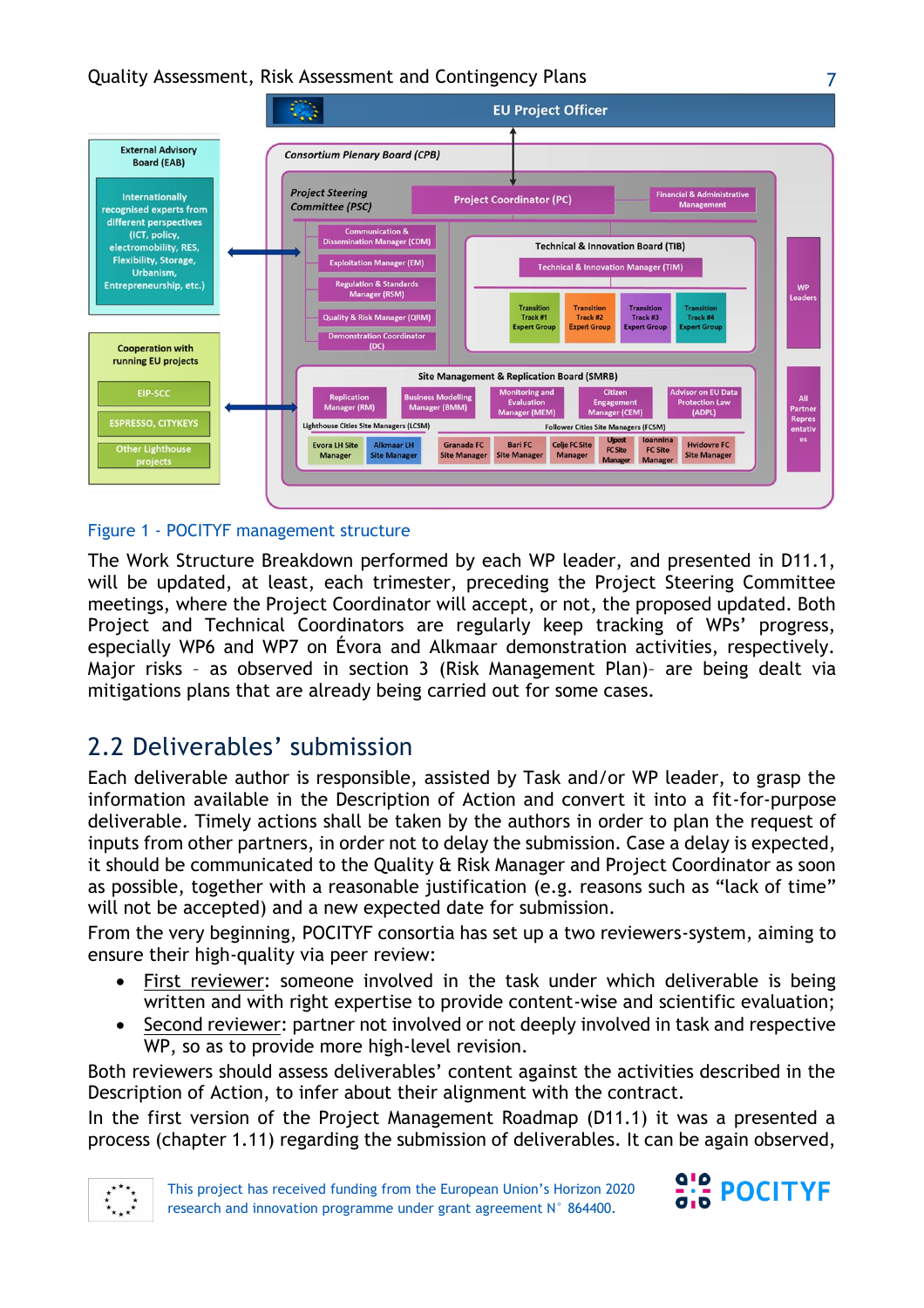Quality Assessment, Risk Assessment and Contingency Plans in [Figure 2,](#page-7-0) with some slight changes (namely the inclusion of the Quality & Risk Manager in the process).



#### <span id="page-7-0"></span>Figure 2 - Deliverables' submission process

POCITYF will always use MS Office, more concretely: doc and docx will be the most used ones. Before officially submitting deliverables in the H2020 portal, the Project Coordinator will convert the documents into .pdf. Templates were already provided to consortium and they are being strictly used. Every deliverable main author is responsible to check the quality of the .pdf output, regarding fonts, graphics as charts, pictures, etc.

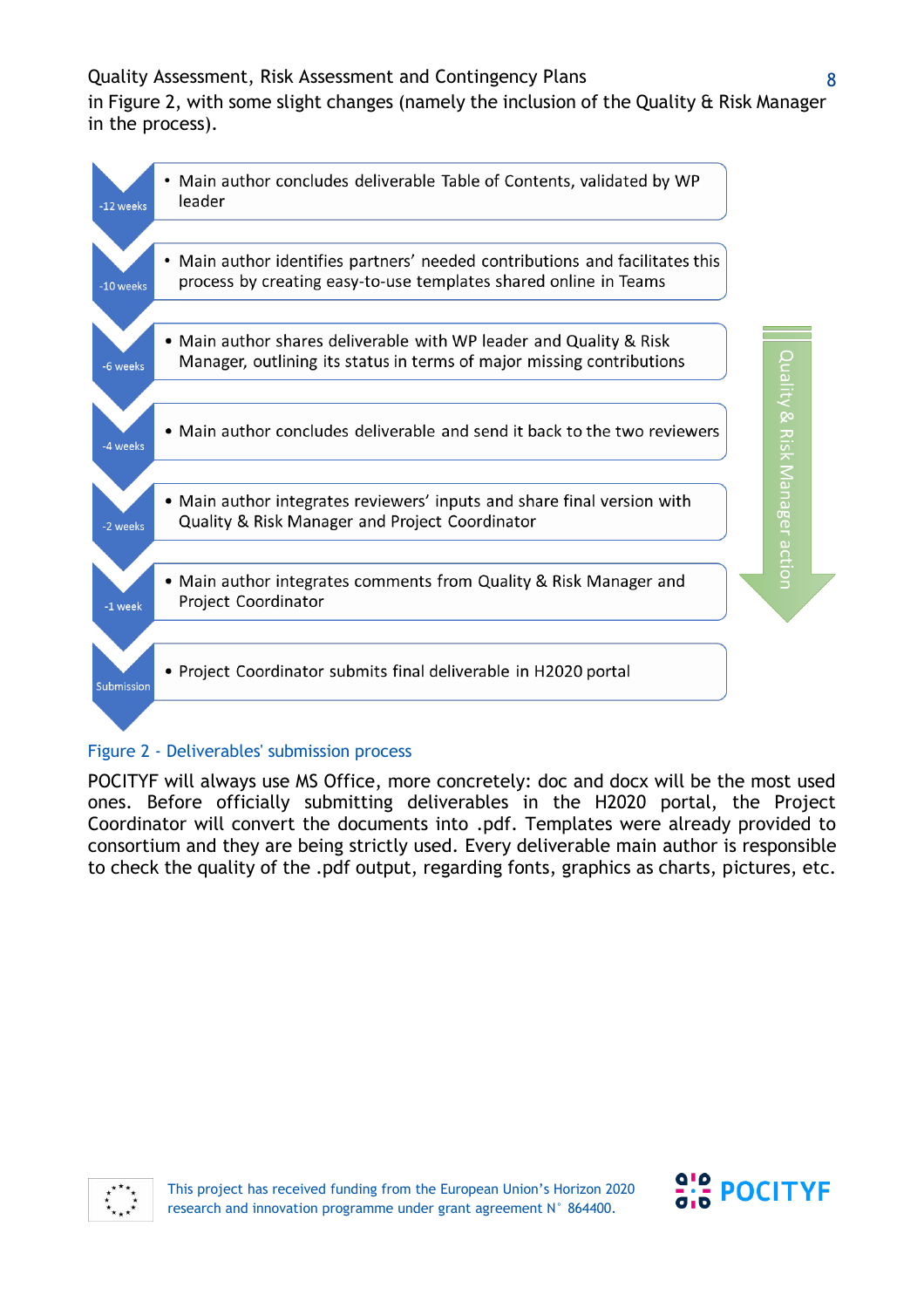# <span id="page-8-0"></span>3 Risk Management Plan

Risk Management undertakes a pivotal role in the project management structure. The risk management plan main objective is to ensure an early identification of the risks during the preparation phase (typically related to technical and legislations constraints), as well as during the demonstration activities and monitoring periods. The identification of the risks is then followed by a thorough analysis by the risk owner, where the risk level is assessed – Figure 3 and Figure 4 -, and the proper mitigation measures are outlined. Each mitigation measure has an associated responsible entity and a well-defined deadline.

High-risks tasks or actions will be further screened and scrutinised, and new mitigation measures will be taken to reduce the overall risk to an acceptable level.

POCITYF **Quality & Risk Manager** takes the responsibility for regularly reassess and update the risk management strategy, accordingly to the ISO 31000:2018 standard, and subsequent plan, which will be addressed and revised back-to-back with the occurrence of the Project Steering Meetings. Risk management will be an ongoing process running during the project lifetime, including risks' reassessment and mitigation plans, which will lead to a definition and execution of risk recovery actions.

# 3.1 Risk Management Process

The process of risk management should be led by each WP leader in close cooperation with the Quality & Risk Manager, the Project Coordinator and the Project Steering Committee.

Nevertheless, risks could be identified by any partner (at any given time) and should be analysed by Task and WP leaders. This identification contemplates overall project risks, WP-level risks or tasks risks. After being raised, each risk is then assigned to a WP (if raised in other forums) and a responsible partner.

To guarantee the consistency and uniformization of the risks management process, a template has been elaborated – Figure 3 – and shared with each WP leader.



Figure 3 - Risk management process template.

Each raised risk shall have the following characterisation:

- **An associated risk owner** (WP level, task leader or other involved partner): responsible for managing the risk, coordinating all the mitigation actions in accordance with the established deadlines, and periodic revaluating the risk. It will be the single point of contact in what concerns the mentioned risk;
- **Risk ID:** identifies the number of the issued risk. All the risks that were already suppressed should keep the assigned number to avoid any mismatch (risks with the same ID number). The risk owner is responsible for managing the risk numbering system and each WP has its own numbering process;



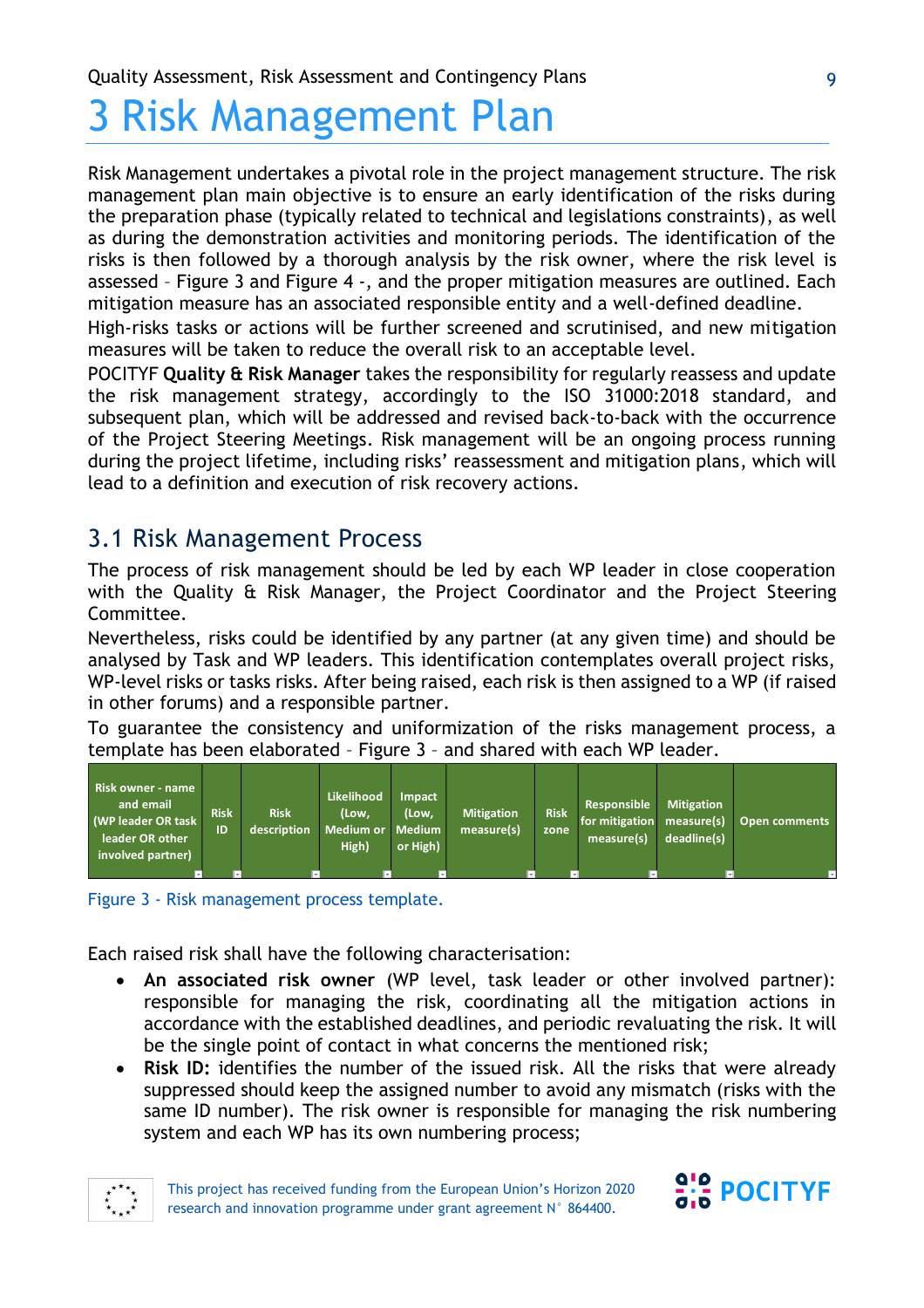- **Risk description:** brief description of the entitled risk. The description should be concise, describing, nevertheless, all the relevant matters related to the reason of being;
- **Likelihood and Impact:** these are two of the upmost importance categories to manage the risks. The risks' likelihood and impact should be evaluated according to the risk matrix depicted in [Figure 4.](#page-9-0)



#### **Risk zones**

<span id="page-9-0"></span>Figure 4- Risk matrix used to assess risks' likelihood and impact.

The timing and treatment associated to each risk should be managed by the risk owner in straight collaboration with the relevant parties involved. In case of any disagreements regarding the risks, the issue can be escalated to the Quality & Risk Manager, the Project Coordinator and the Project Steering Committee.

Every risk that is catalogued in the orange or red areas of the abovementioned risk matrix (see Figure 4) – the ones considered as "critical", should be communicated to the Quality & Risk Manager, the Project Coordinator and the Project Steering Committee as well, to guarantee a high-level monitoring. These risks will be closely followed by the Quality & Risk Manager and the Project Coordinator together with respective WP leader, being always part of the agenda of the Project Steering Committees meetings. WP leaders are responsible, in order to prepare those meetings, for communicating with risk owners in order to be entirely up to date concerning the state of play of the critical risks. The other ones will still be target of a close monitoring by the WP leaders, responsible to assess when, and if, they should be moved to the critical area. The critical risks shall have a thorough mitigation plan, whereas the remaining ones can be less detailed, especially in the green area.

- **Mitigation Measure(s) description, responsible and deadline:** should be as exhaustive as possible, with a responsible partner(s) and a deadline associated. The mitigation measure responsible should carry the action followed up by the risk owner to guarantee risk's improved management.
- **Open comments:** as the name implies, this field is left for relevant comments not mentioned in the previous categories. Risk owner should manage this process, accommodating and filtering all the remarks provided by the partners.

The goal is to ensure the risks have the lower likelihood and impact for the project smooth deployment.

In the Annex section, a list of risks per WP is presented, in accordance with the risk management process herein stipulated.



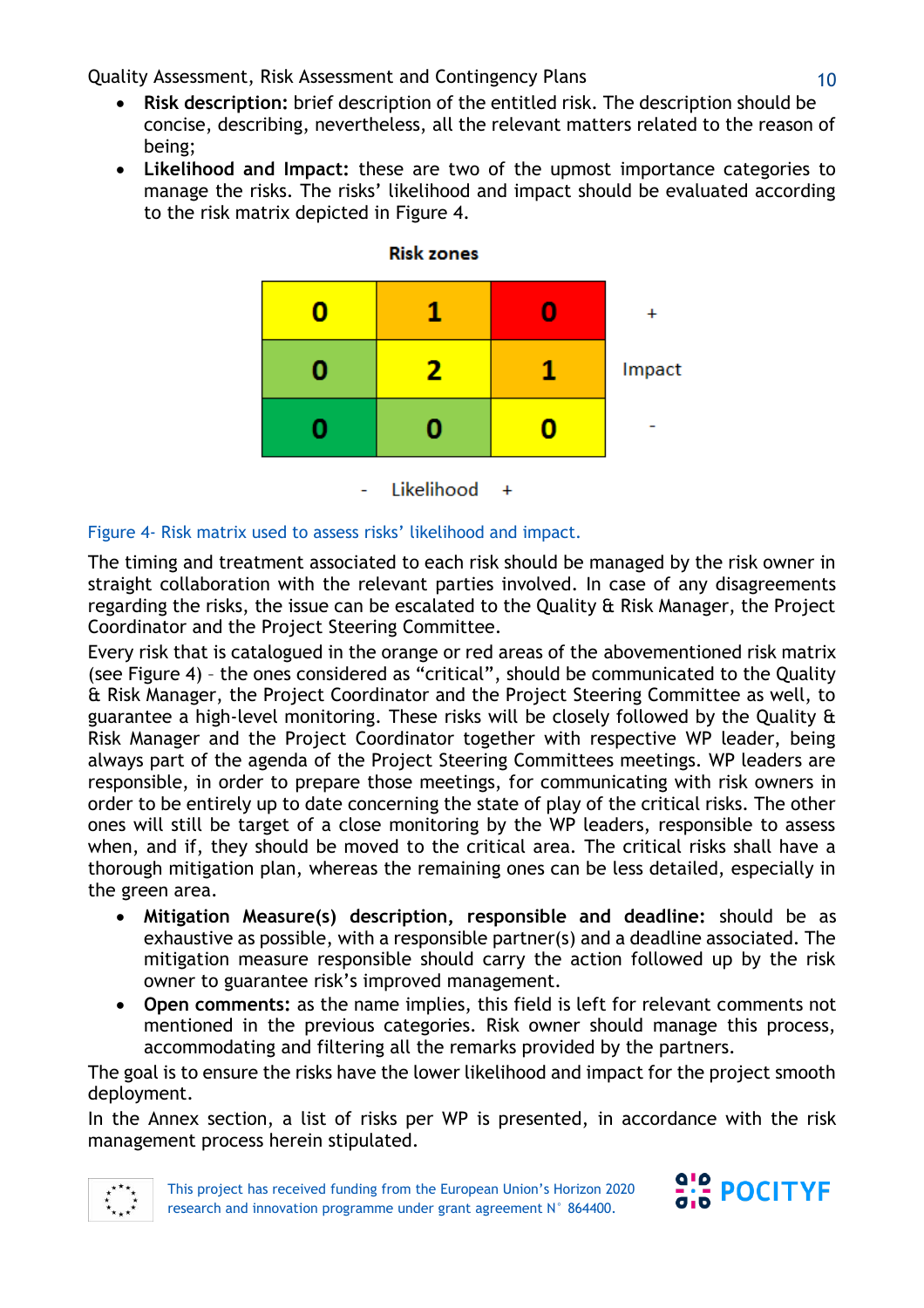# 4 Conclusions

In this deliverable, both the Quality and the Risk Management Plans are delineated, presenting the basis through which POCITYF consortia will deal with risks and the tracking of their evolution will be conducted.

For the moment being, POCITYF has 10 critical risks, as depicted below, being 1 from WP3 (Evaluation Activities, Socio-economic Impact Assessment and Recommendations), 2 from WP4 (Citizens Engagement and Open Innovation Activities), 6 from WP6 (Évora demonstration activities) and WP7 (Alkmaar demonstration activities), respectively, and 1 from WP11 (Project Management). As expected, the majority of critical risks come from the lighthouse cities' WPs.



- Likelihood +

The critical risks are the following:

- WP3: "Monitoring and impact assessment Cities use different monitoring methodologies and metrics, producing incomparable datasets. Difficulty in generating relevant monitoring data";
- WP4:
	- o "Limited participation of citizens and stakeholders in the engagement actions and co-creation initiatives as researchers and citizens should avoid the personal contact that enables the Corona Virus transmission.";
	- o "Limited access to citizen data.";
- WP6:
	- o "Slow evolution or impossibility in deploying solutions relevant to Cultural Heritage due to policy/legal and/or social-motivated (citizens tend to be conservative in protecting their heritage) barriers of historical and protected areas";
	- o "Possibility or large delay in deploy Solar Community Farm: PV plant in the outskirts of Évora that still needs to be constructed (financed by a promoter) and connected to the grid. Afterwards, citizens still need to pay "shares" of the solar farm to use its PV generation";
	- o "Technical problems regarding deployment of PV traditional shingle solution from TEGOLA, given that it is a rather innovative product.";
- WP7:
	- o "Covid 19 virus may impact the overall planning of all pilot sites";
	- o "Pilot *GasFreeWorks!*: The main risk is that DBL does not find a proper location to build the new building within suitable timelines.";
	- o "Pilot *GasFreeWorks!*: as the building is not final, more or less of the IE will be installed. (e.g.triple glazing, thermo acoustic heat pumps, PVT, PCM, smaller heat pumps in cascade and buffers vessels ATES system). See risk 10";



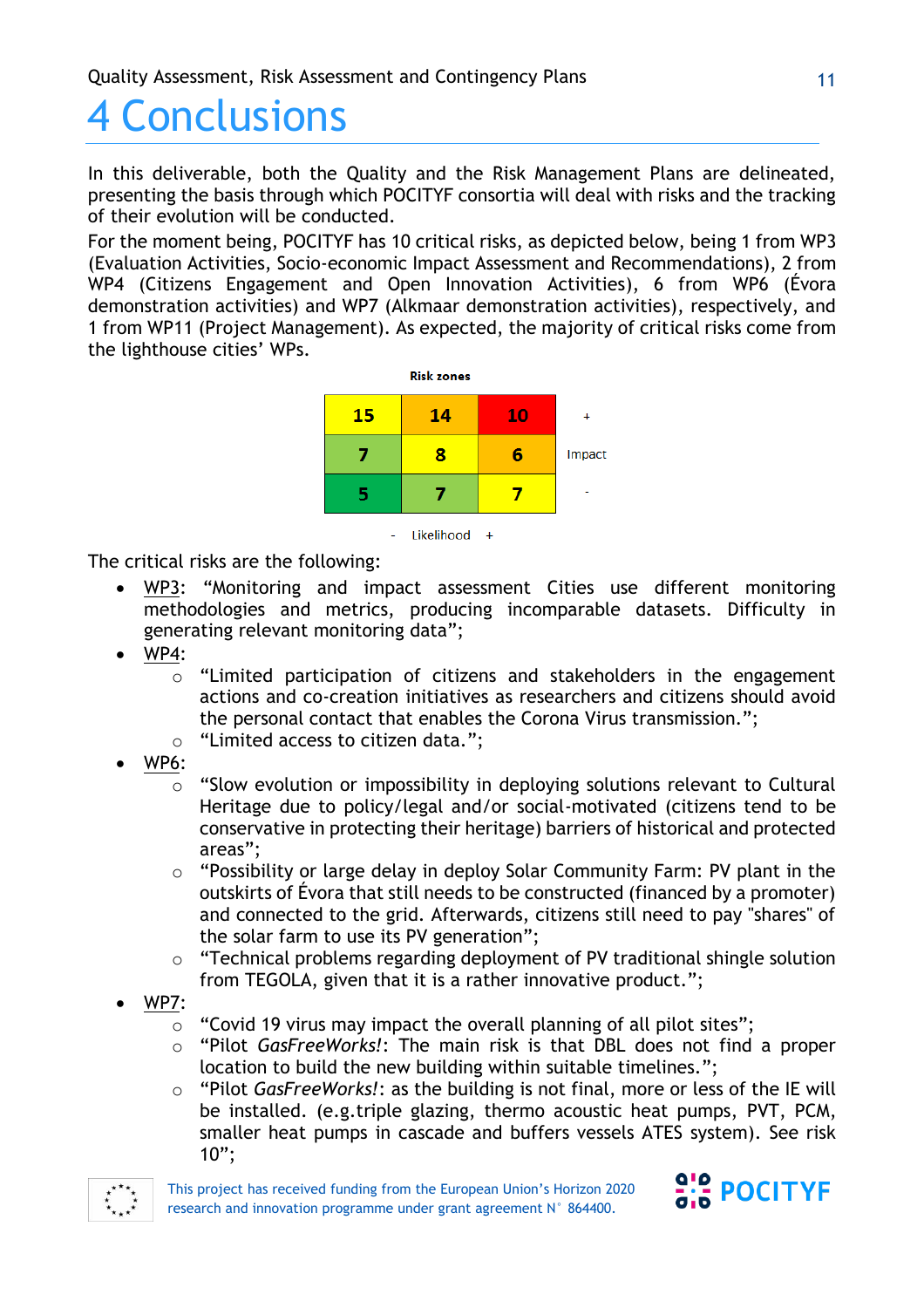- WP11
	- $\circ$  "COVID-19 impact: due to recent spread of the virus across Europe, it's possible that this situation impacts the project not only in terms of physical meetings' occurrence, but also in terms of deployment of solutions, as this phase is very dependent on site visits and field work (it's not reliable predictable when circulation restraints will be lifted, as of today). The amount of persons going to sick leave can also impact project progress, as stated in risk #6".

The abovementioned risks are fully characterised in the Annex section, together with mitigation plans.

The outbreak of COVID-19 will lead to the emergence of significant risks, both projectand demonstration-related. Due to its recent swift evolution, their thorough analysis will be performed separately from the current deliverable. The Project Coordinator, the Technical Coordinator and Quality & Risk Manager will set the framework to be followed and assess the general project risks. The LHCs' Site Managers will be involved in a subsequent stage, being responsible, together with their ecosystem (especially the Transition Track leaders), for the characterisation of risks, solution by solution.



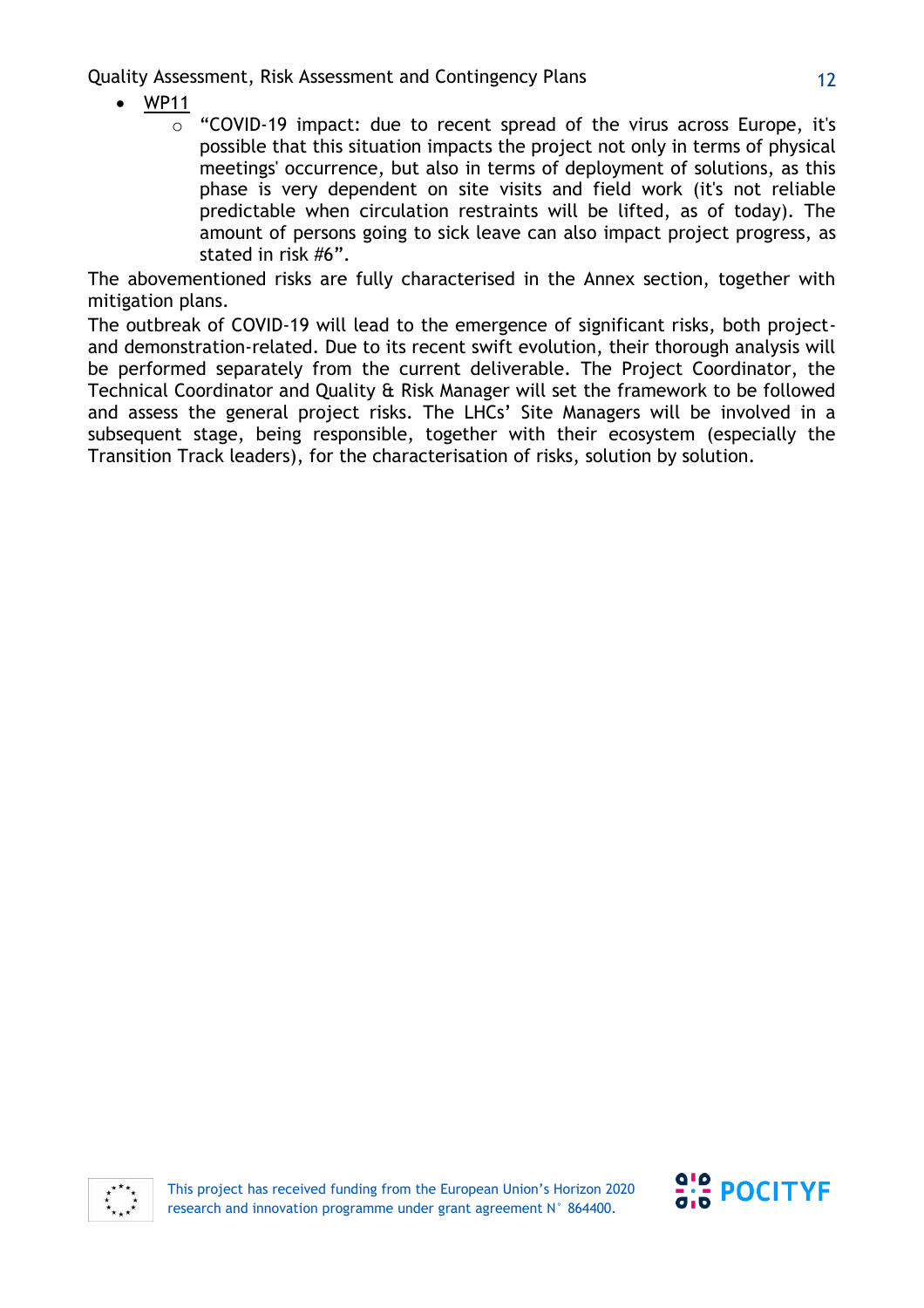# POCITYF

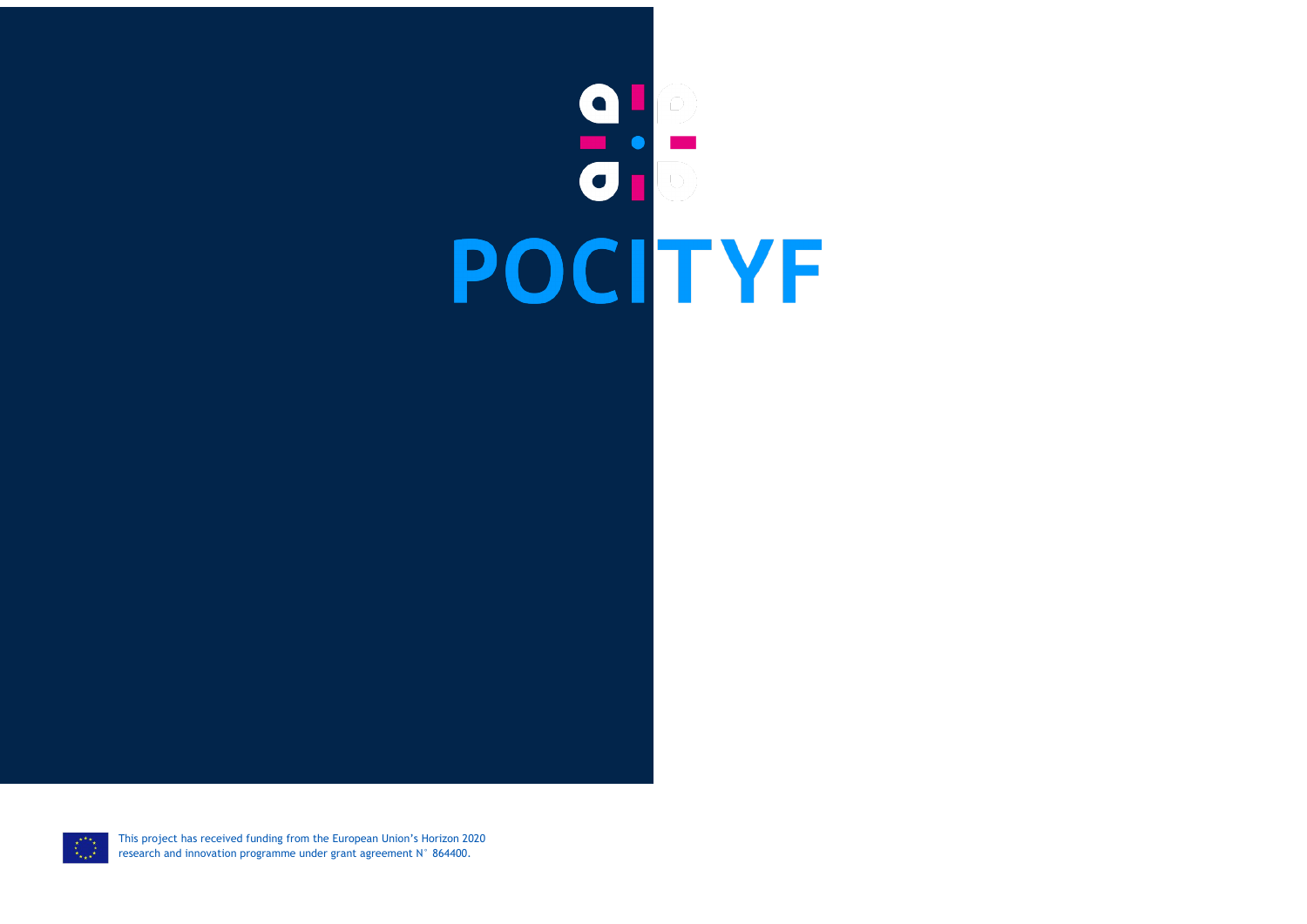This project has received funding from the European Union's Horizon 2020 research and innovation programme under grant agreement N° 864400.



# Annex – WP related risks

The risks herein presented were provided by each WP leader, having as basis the risks identified in the Grant Agreement.

# WP1

Figure 5 - WP1 risk matrix



| Risk owner - name and email<br>(WP leader OR task leader OR other involved<br>partner)            | <b>Risk ID</b> | <b>Risk description</b>                                                                                                                                  | Likelihood<br>(Low, Medium or High) | Impact<br>(Low, Medium or High) | <b>Mitigation measure(s)</b>                                                                                                                                                                                                                                                                                                                                                                  | <b>Risk zone</b> | Responsible for mitigation measure(s)                                                                                                                                                                                                                                                                 | <b>Mitigation measure(s)</b><br>deadline(s) | Open comments |
|---------------------------------------------------------------------------------------------------|----------------|----------------------------------------------------------------------------------------------------------------------------------------------------------|-------------------------------------|---------------------------------|-----------------------------------------------------------------------------------------------------------------------------------------------------------------------------------------------------------------------------------------------------------------------------------------------------------------------------------------------------------------------------------------------|------------------|-------------------------------------------------------------------------------------------------------------------------------------------------------------------------------------------------------------------------------------------------------------------------------------------------------|---------------------------------------------|---------------|
| <b>Nikos Nikolopoulos</b><br>(n.nikolopoulos@certh.gr)                                            |                | Barriers and limitations in legislation, regulation, policy within the<br>duration of POCITYF                                                            | Medium                              | <b>High</b>                     | Cooperation from the start with relevant networks, stakeholders (e.g Municiplaities,<br>Regulatory Energy Autorities, Citizens)                                                                                                                                                                                                                                                               | $\bullet$        | 1) RUG to identify Regulatory barriers and<br>limitations (focus on cultural heritage areas)<br>2) EDPL, as coordinator; WP1, WP6. WP7<br>and WP8 leaders;<br>3) LHCs' Site Managers with the contribution<br>of ETT Leaders<br>4) INESC TEC to coordinate citizen<br>engagement acitivities          | Throughout project duration                 |               |
| João Formiga (joao.formiga@edp.com) and<br>Martijn de Vries<br>(m.devries@newenergycoalition.org) | $\overline{2}$ | Wrong selection of POCITYF solutions and incomplete requirements or<br>not deep enough, mainly related for TRL 6 starting technologies'<br>inclusion     | Medium                              | High                            | The technical knowledge of the participants (including the corresponding technology<br>providers), the composition of the consortium and the selection of an appropriate<br>specification methodology. The fact that all of these technologies have already been pre-<br>piloted. Therefore direct know-how exchange and lessons learnt between them and the LH<br>Site Managers is possible. | $\bullet$        | LHs Site Managers, Technology Providers,<br>CERTH as Technical Coordinator and EDPL as<br>Project Coordinator                                                                                                                                                                                         | Throughout project duration                 |               |
| João Formiga (joao.formiga@edp.com) and<br>Martijn de Vries<br>(m.devries@newenergycoalition.org) |                | Solutions relevant to Cultural Heritage (mainly related to Evora LH) and Medium<br>protected buildings entail a significant risk of not-being applicable |                                     |                                 | Relevant technologies have already been pre-assessed for the demo buildings and have been<br>implemented with success in relevant environments                                                                                                                                                                                                                                                |                  | Evora LH Site Manager, technology<br>Providers, CERTH as Technical Coordinator<br>and EDPL as Project Coordinator                                                                                                                                                                                     | Throughout project duration                 |               |
| José Miguel Costa<br>(josemiguel.costa@edp.com)                                                   | $\overline{4}$ | Poor Communication among partners and especially with the LHs                                                                                            | Low                                 |                                 | POCITYF already proposes the development of an already tested LH structure (IRIS), in each<br>LH ecosystem (including Site Manager, ETT Manager, IS Manager, Regulation & Standards<br>Manager, Replication Manager, Monitoring and Evaluation Manager, e.t.c. as being described<br>in D11.1).                                                                                               |                  | All POCITYF Managers being included in<br>POCITYF Steering Committee (D11.1)                                                                                                                                                                                                                          | Throughout project duration                 |               |
| Luigi D'Oriano (luigi.doriano@energyatwork.it)                                                    |                | Poor knowledge transfer from LHs to FCs hinders replication planning                                                                                     | Low                                 | High                            | POCITYF overall structure adopted (D11.1) with specific allocated roles, based on the entitled<br>WP Leadership. Active participation and mentoring, sufficient resources, staff exchange and<br>practicing sessions                                                                                                                                                                          |                  | All POCITYF Managers being included in<br>POCITYF Steering Committee (D11.1), with<br>an increased role of Business Modelling<br>Manager (BMM), Citizen Engagement<br>Manager, Demonstration Coordinator,<br>Exploitation Manager (EM), Regulation &<br>Standards Manager and Replication<br>Manager. | Throughout project duration                 |               |

#### **Risk zones**

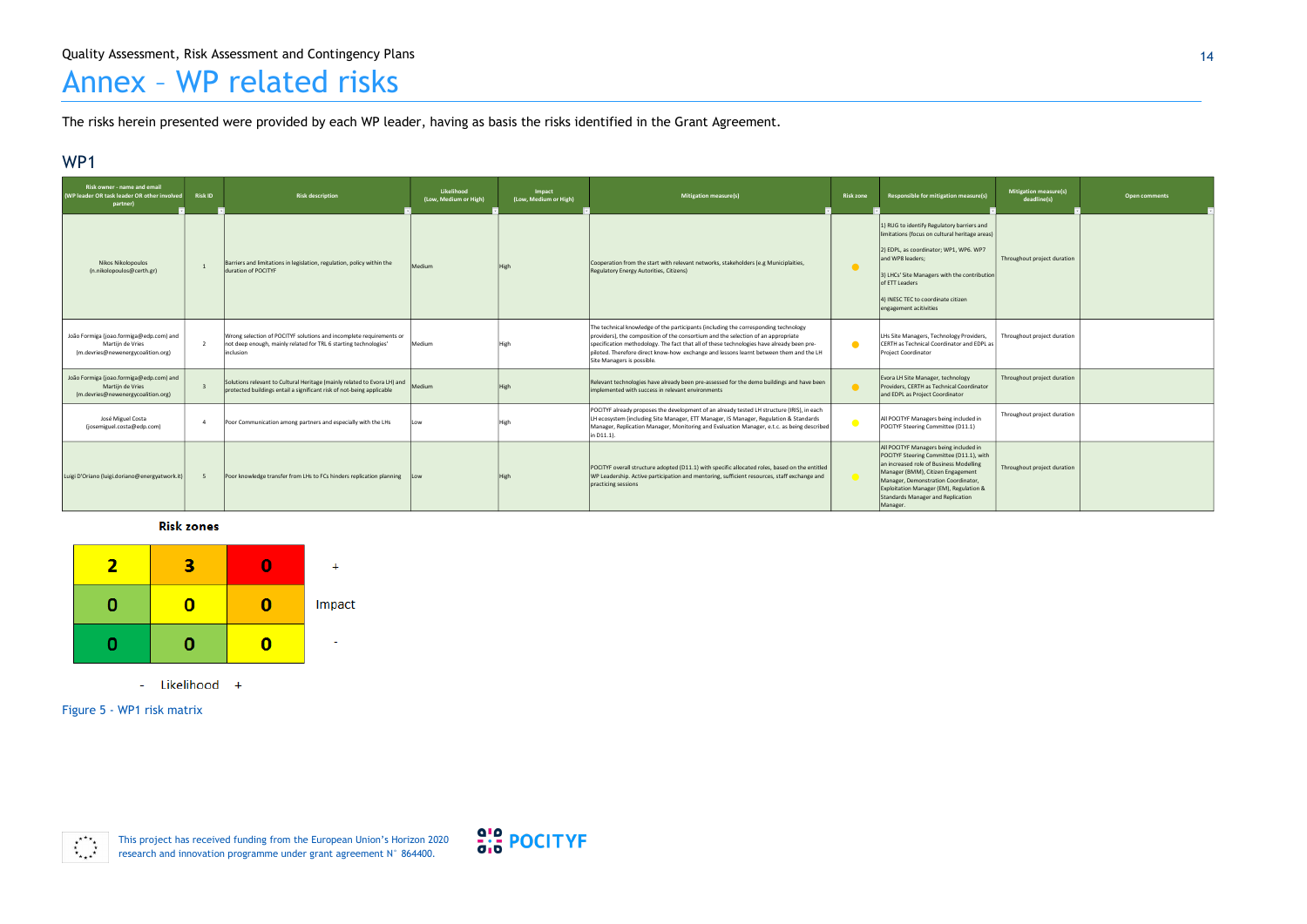



#### 15

Figure 6 - WP2 risk matrix

 $*^{***}_{*}$ <br>  $*^{***}_{*}$ 

| Risk owner - name and email<br>(WP leader OR task leader OR other involved<br>partner)     | <b>Risk ID</b> | <b>Risk description</b>                                                              | Likelihood | Impact<br>(Low, Medium or High) (Low, Medium or High) | Mitigation measure(s)                                                                                         | <b>Risk zone</b> | Responsible for mitigation measure(s) | Mitigation measure(s)<br>deadline(s) | <b>Open comments</b> |
|--------------------------------------------------------------------------------------------|----------------|--------------------------------------------------------------------------------------|------------|-------------------------------------------------------|---------------------------------------------------------------------------------------------------------------|------------------|---------------------------------------|--------------------------------------|----------------------|
| WPL (WP2) Julia Kantorovitch@vtt.fi                                                        |                | Delay in demo PED development, which in term<br>may affect the monitoring activities | High       | Medium                                                | The monitoring and evaluation plan to be adapted accordingly                                                  |                  | EETs' leaders                         | M <sub>24</sub>                      |                      |
| WPL (WP2) Julia Kantorovitch@vtt.fi                                                        |                | Interfaces to access monitoring data are not<br>available                            | Medium     | High                                                  | Carefully following the development of ETTs with EETs' leaders and technology leaders                         | $\bullet$        | EETs' leaders                         | M24                                  |                      |
| T2.4 leader (Neumann Hans-Martin <hans-<br>Martin.Neumann@ait.ac.at&gt;)</hans-<br>        |                | ICIPs are not available in LH demo sites                                             | Medium     | Medium                                                | Carefully following the status and availability of respective APIs with EETs' leaders                         |                  | LH demo sites leaders                 | M <sub>24</sub>                      |                      |
| T2.1 leader (Konstantinos Kourtzanidis<br><kourtzanidis@certh.gr>)</kourtzanidis@certh.gr> |                | Baseline measurements are not available                                              | Medium     | Medium                                                | Contimues dialog with EETs' leaders and solution providers while assessing PED solutions and<br>defining KPIs |                  | EET's leaders and solutions providers | M12                                  |                      |

**Risk zones** 

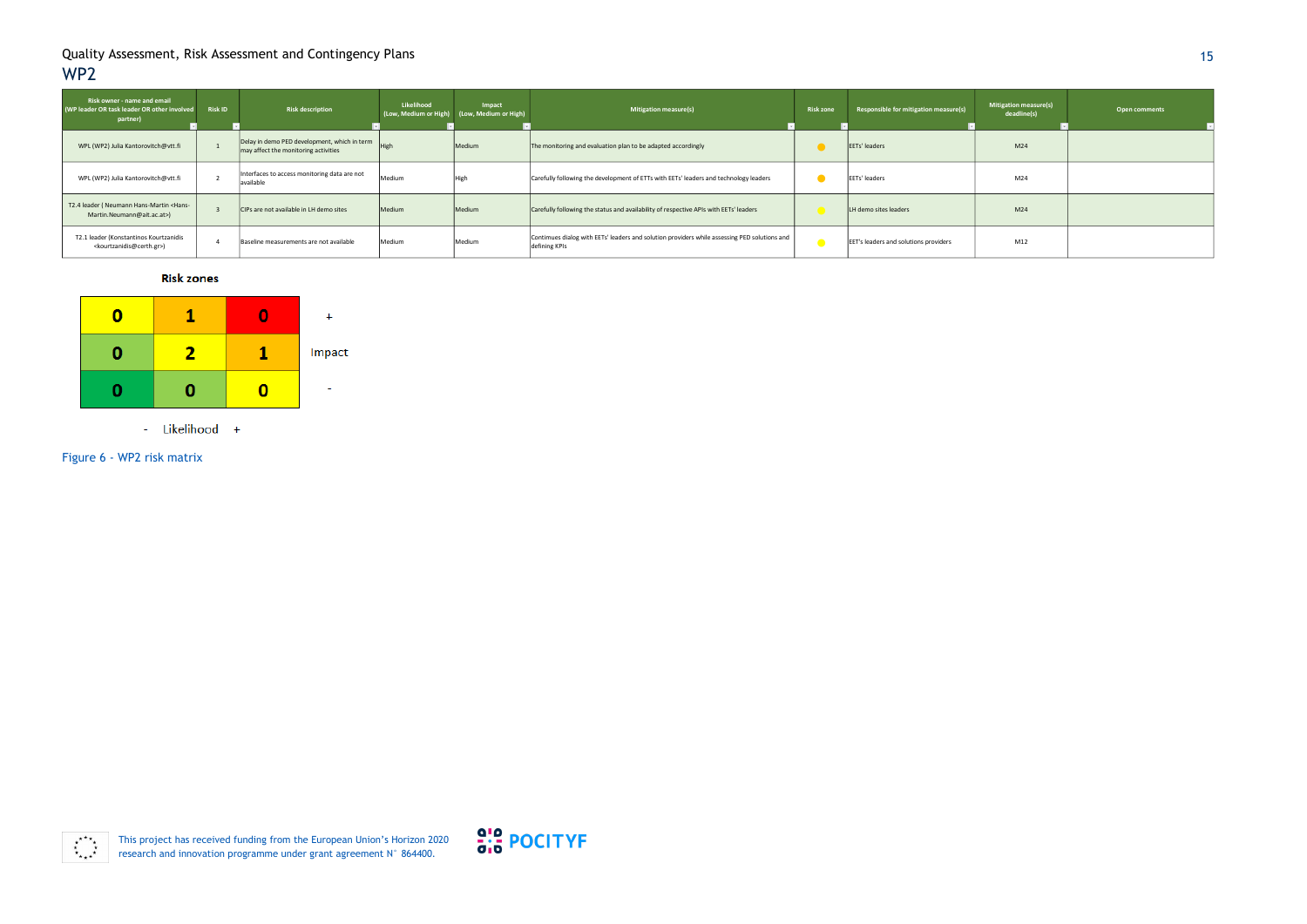

#### 16

Figure 7 - WP3 risk matrix



| Risk owner - name and email<br>(WP leader OR task leader OR other involved<br>partner)                         | <b>Risk ID</b> | <b>Risk description</b>                                                                                                                                                                 | Likelihood | Impact<br>(Low, Medium or High) (Low, Medium or High) | <b>Mitigation measure(s)</b>                                                                                                                                                                                                                                          | <b>Risk zone</b> | Responsible for mitigation measure(s) | <b>Mitigation measure(s)</b><br>deadline(s) | Open comments                |
|----------------------------------------------------------------------------------------------------------------|----------------|-----------------------------------------------------------------------------------------------------------------------------------------------------------------------------------------|------------|-------------------------------------------------------|-----------------------------------------------------------------------------------------------------------------------------------------------------------------------------------------------------------------------------------------------------------------------|------------------|---------------------------------------|---------------------------------------------|------------------------------|
| Luigi D'Oriano (luigi.doriano@energyatwork.it)<br>Giuseppe Mastandrea<br>(giuseppe.mastandrea@energyatwork.it) |                | Poor knowledge transfer from LHs to FCs hinders Medium<br>replication planning                                                                                                          |            | Medium                                                | Active participation and mentoring, sufficient resources, staff exchange and practicing<br>sessions                                                                                                                                                                   |                  | E@W, CIRCE, CERTH                     | Continuous                                  | This risk is shared with WP8 |
| David Zambrana<br>(dazambrana@fcirce.es)                                                                       |                | Monitoring and impact assessment Cities use<br>different monitoring methodologies and metrics,<br>producing incomparable datasets. Difficulty in<br>generating relevant monitoring data |            | High                                                  | A common data sharing and monitoring (WP2) protocol and benchmarking standards are<br>specifically designed in WP3. Solutions and their implementation will comply with agreed<br>metrics and protocols to ensure the comparability of performance data and datasets. |                  | E@W, CIRCE, CERTH                     | M30                                         | This risk is shared with WP2 |

#### **Risk zones**

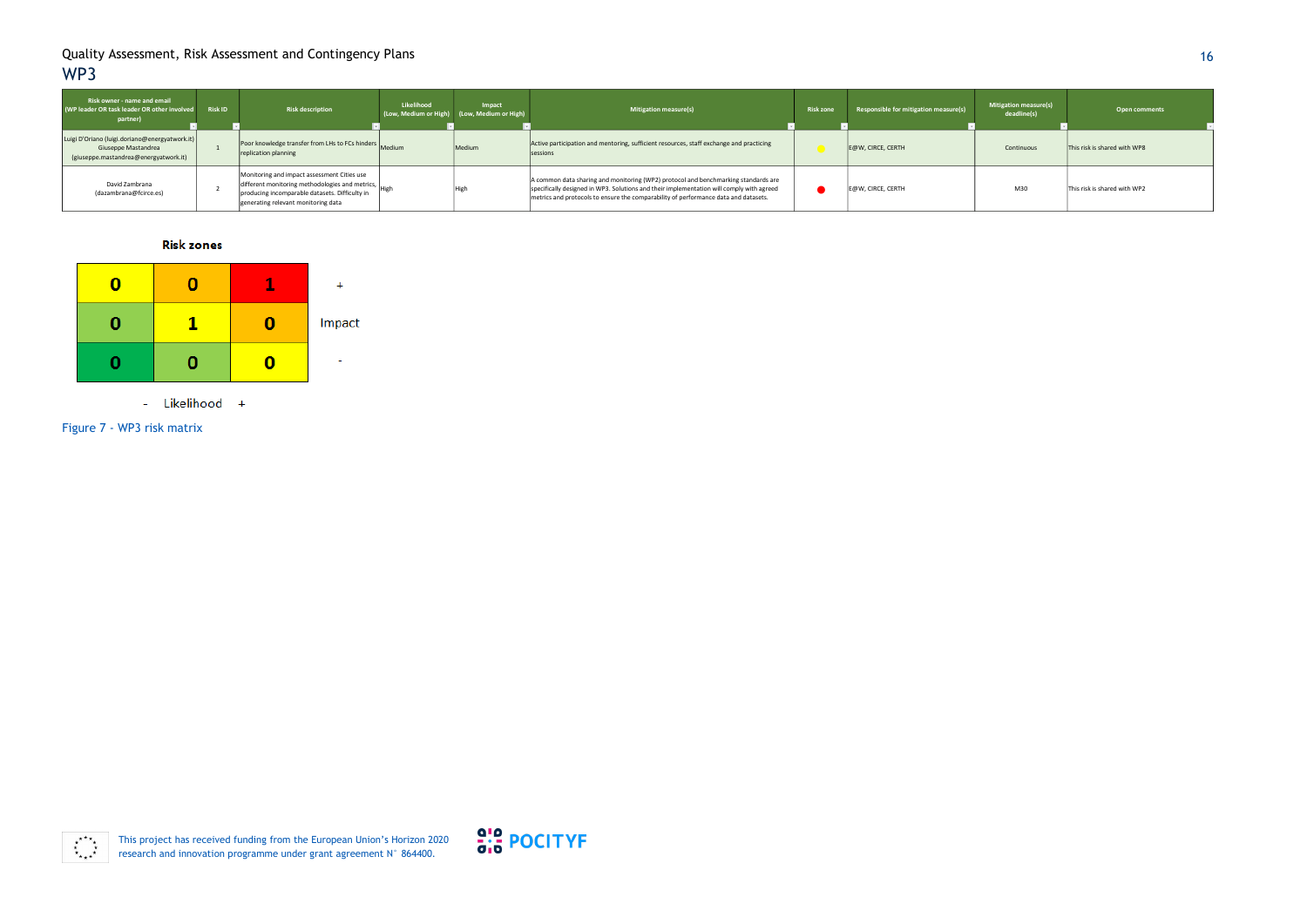This project has received funding from the European Union's Horizon 2020 research and innovation programme under grant agreement N° 864400.



## 17

Figure 8 - WP4 risk matrix



| Risk owner - name and email<br>(WP leader OR task leader OR other involved<br>partner) | <b>Risk ID</b> | <b>Risk description</b>                                                                                                                                                                                                        | Likelihood<br>(Low, Medium or High) | Impact<br>(Low, Medium or High) | Mitigation measure(s)                                                                                                                                                                                                                                                                                                                             | <b>Risk zone</b> | Responsible for mitigation measure(s) | <b>Mitigation measure(s)</b><br>deadline(s) | <b>Open comments</b>                                                                                                                                            |
|----------------------------------------------------------------------------------------|----------------|--------------------------------------------------------------------------------------------------------------------------------------------------------------------------------------------------------------------------------|-------------------------------------|---------------------------------|---------------------------------------------------------------------------------------------------------------------------------------------------------------------------------------------------------------------------------------------------------------------------------------------------------------------------------------------------|------------------|---------------------------------------|---------------------------------------------|-----------------------------------------------------------------------------------------------------------------------------------------------------------------|
| Lia Patrício<br>lpatric@fe.up.pt                                                       |                | Limited participation of citizens and stakeholders<br>in the engagement actions and co-creation<br>initiatives as researchers and citizens should<br>avoid the personal contact that enables the<br>Corona Virus transmission. |                                     | High                            | (sample selection) Efficient plan of dissemination actions to invite citizens to participate of the<br>interviews if there is no possibility to promote face to face events or meetings.<br>(data collection) First, start by interviewing stakeholders through skype, followed by the<br>interviews with citizens using the same tool.           |                  | <b>INESC</b>                          |                                             | Deadline of Deliverable 4.1 should be extended as<br>participants tend to be less interested if the project<br>team are not in the field and close to citizens. |
| Lia Patrício<br>lpatric@fe.up.pt                                                       |                | Insufficient details in the defined strategies of<br>4.1 could lead to underestimate the co-creation Medium<br>of solutions through engagement.                                                                                |                                     | ligh                            | Participation of all relevant partners to requirements, solutions, and scenarios gathering.<br>Meetings will be held to ensure that activities are streamlined and punctual issues are<br>mitigated.                                                                                                                                              |                  | <b>INESC</b>                          | M12                                         | Risk 1 can impact risk 2.                                                                                                                                       |
| Lia Patrício<br>lpatric@fe.up.pt                                                       |                | Underperforming partners - Low quality of work,<br>namely the platform development, systematic<br>delays, etc.                                                                                                                 | Low                                 | High                            | Propose a close relationship with the developers to ensure quality of the deliverables and<br>their preparation in a timely manner. Regular WP & technical meetings will be held to ensure<br>that activities are streamlined.                                                                                                                    |                  | <b>INESC</b>                          | <b>Continuous</b>                           | N/A                                                                                                                                                             |
| Lia Patrício<br>lpatric@fe.up.pt                                                       |                | Limited participation of external third parties in<br>the Open Innovation Contests.                                                                                                                                            |                                     | Medium                          | Experts on citizen engagement will collaborate and closely cooperate with the cities'<br>ecosystem to train the local cities' coaches for ensuring wide participation of local third<br>parties and co-creating communities by organizing open innovation contests and by allocating<br>a certain amount of budget as a prize for such a purpose. |                  | <b>INESC</b>                          | M20                                         | N/A                                                                                                                                                             |
| Lia Patrício<br>lpatric@fe.up.pt                                                       |                | Limited access to citizen data.                                                                                                                                                                                                |                                     | High                            | Experts on citizen engagement will treat data as anonymous and confidential according to<br>POCITYF data privacy principles and GDPR.                                                                                                                                                                                                             |                  | <b>INESC</b>                          | M12                                         | N/A                                                                                                                                                             |
| Lia Patrício<br>lpatric@fe.up.pt                                                       |                | Unwilling partners to cooperate with the<br>engagement strategies and co-creation<br>initiatives.                                                                                                                              | Low                                 |                                 | Before initiating activities partners will be involved and contacted to contribute with WP4. A<br>communication plan is being developed to map all partners involved in each task, in order to<br>establish effective synergies.                                                                                                                  |                  | <b>INESC</b>                          | M12                                         | N/A                                                                                                                                                             |

#### **Risk zones**

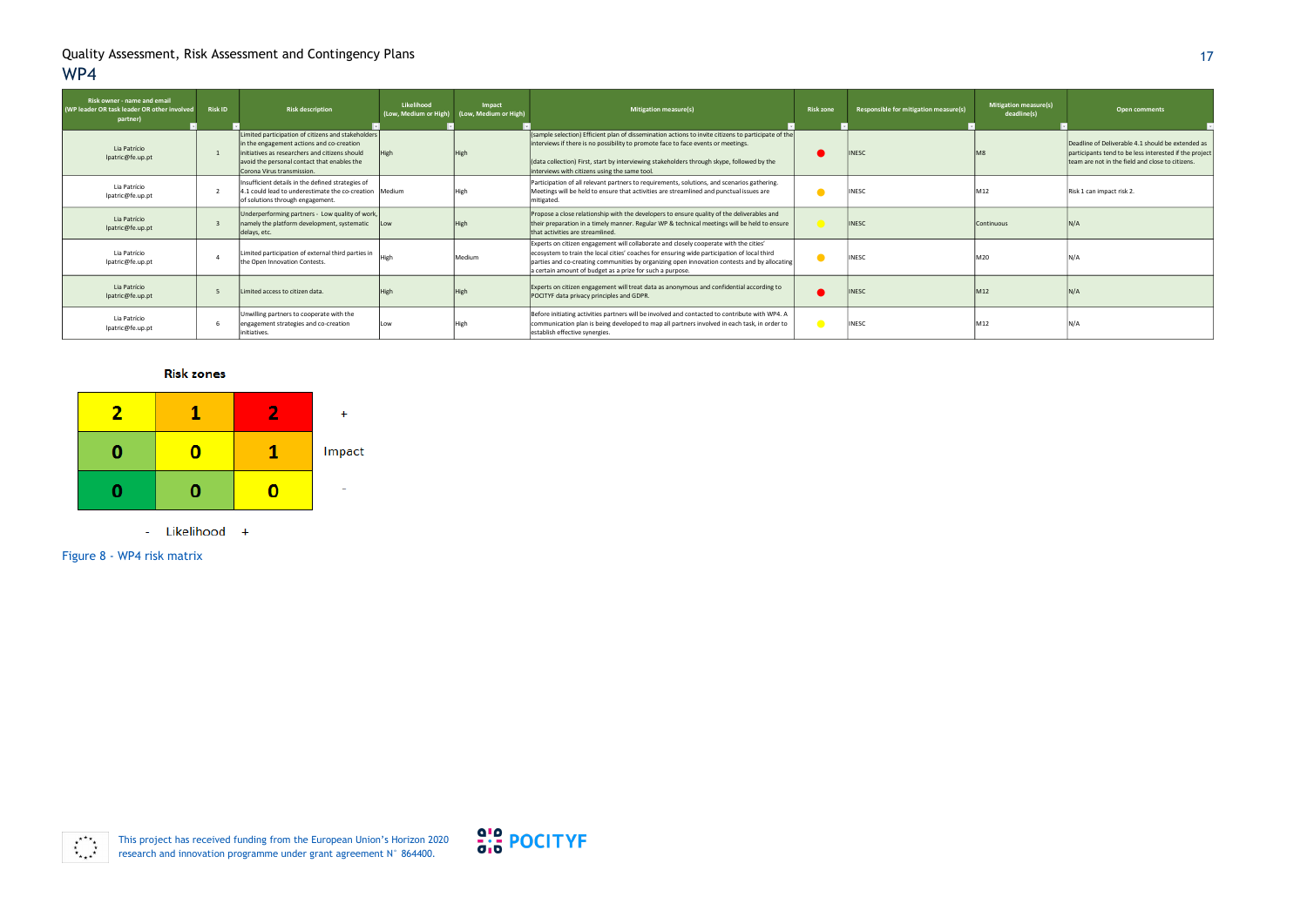> This project has received funding from the European Union's Horizon 2020 research and innovation programme under grant agreement N° 864400.



## 18

Figure 9 - WP5 risk matrix



| <b>Risk owner - name and email</b><br>(WP leader OR task leader OR other involved Risk ID<br>partner) | <b>Risk description</b>                                                                            | Likelihood | Impact<br>(Low, Medium or High) (Low, Medium or High) | <b>Mitigation measure(s)</b>                                                                                                                                                                                                                                                                                                       | Risk zone Responsible for mitigation measure(s) | <b>Mitigation measure(s)</b><br>deadline(s) | Open comments                                                                         |
|-------------------------------------------------------------------------------------------------------|----------------------------------------------------------------------------------------------------|------------|-------------------------------------------------------|------------------------------------------------------------------------------------------------------------------------------------------------------------------------------------------------------------------------------------------------------------------------------------------------------------------------------------|-------------------------------------------------|---------------------------------------------|---------------------------------------------------------------------------------------|
| WP5                                                                                                   | Out of the radar/emerging competition could<br>hinder innovation and threaten<br>commercialization | Medium     |                                                       | Market intelligence activities will ensure continuous monitoring and analysis of the market<br>and competition landscape. The project will ensure the thoroughness and quality of the<br>resulting reports and the exploitation plan will be updated to reduce the risk and new ways of $\vert$<br>exploitation will be evaluated. | RINA / ICONS                                    | M60                                         | ICONS is in charge of the exploitation measures and<br>RINA of the business modelling |

**Risk zones** 

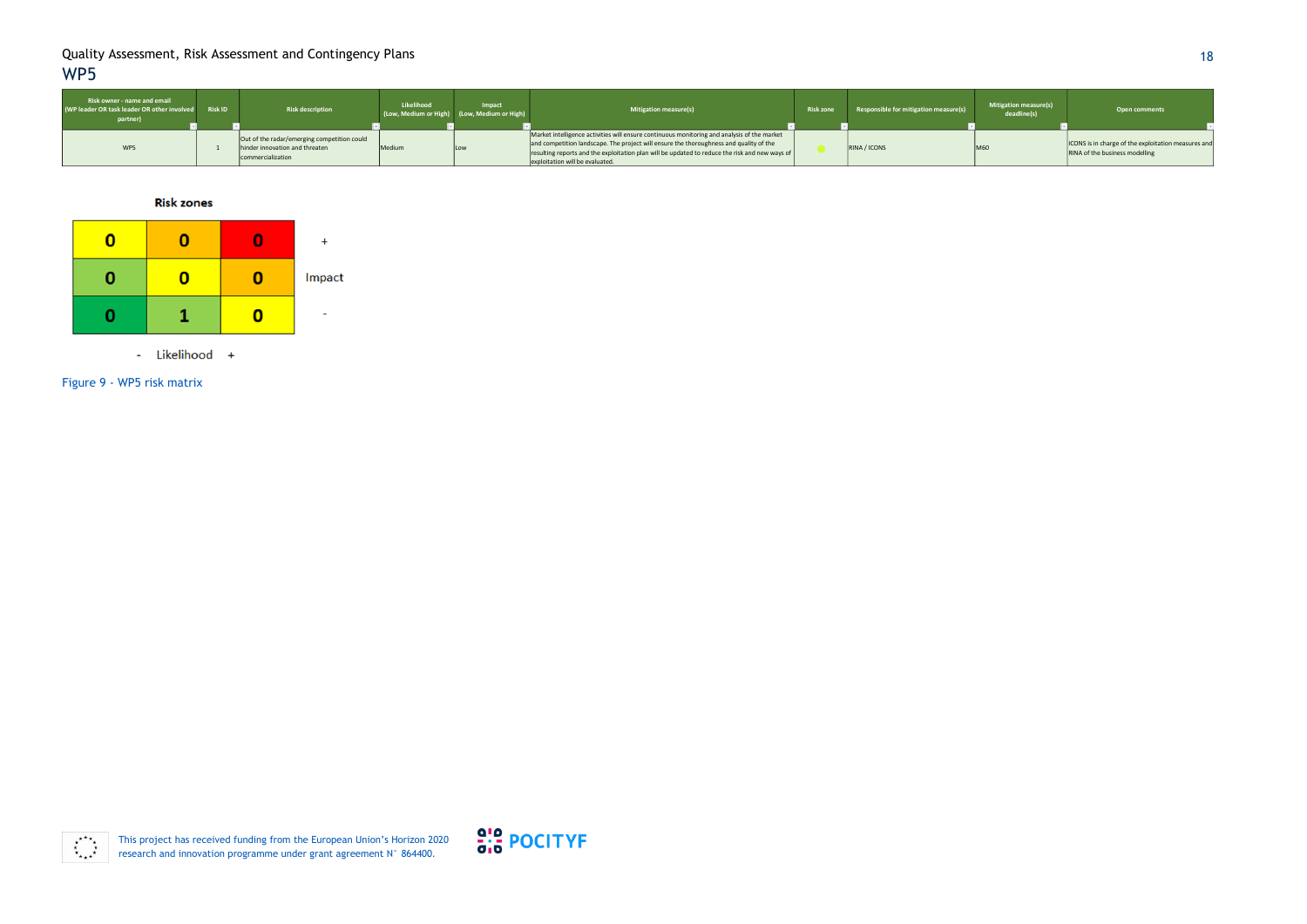

## 19

| Risk owner - name and email<br>(WP leader OR task leader<br>OR other involved partner) | <b>Risk ID</b>          | <b>Risk description</b>                                                                                                                                                                                                                                                                     | Likelihood<br>(Low,<br>Medium or<br>High) $\Box$ | Impact<br>(Low,<br>Vledium oı<br>High) $\Box$ | Mitigation measure(s)                                                                                                                                                                                                                                                                                                                                                                                                                                                                                                                                                                      |           | Risk zone Responsible for mitigation measure(s)                                                                                                         | <b>Mitigation measure(s)</b><br>deadline(s)                                                                                                      | <b>Open comments</b>                                                                                                                                                                                                                                                                                                                                                                                                                                                                                                                                                                                                  |
|----------------------------------------------------------------------------------------|-------------------------|---------------------------------------------------------------------------------------------------------------------------------------------------------------------------------------------------------------------------------------------------------------------------------------------|--------------------------------------------------|-----------------------------------------------|--------------------------------------------------------------------------------------------------------------------------------------------------------------------------------------------------------------------------------------------------------------------------------------------------------------------------------------------------------------------------------------------------------------------------------------------------------------------------------------------------------------------------------------------------------------------------------------------|-----------|---------------------------------------------------------------------------------------------------------------------------------------------------------|--------------------------------------------------------------------------------------------------------------------------------------------------|-----------------------------------------------------------------------------------------------------------------------------------------------------------------------------------------------------------------------------------------------------------------------------------------------------------------------------------------------------------------------------------------------------------------------------------------------------------------------------------------------------------------------------------------------------------------------------------------------------------------------|
| João Formiga<br>joao.formiga@edp.com<br>Nuno Bilo<br>nuno.choraobilo@cm-evora.pt       | $\mathbf{1}$            | Barriers and limitations in legislation, regulation, policy<br>cannot be affected within duration of the project                                                                                                                                                                            | Medium                                           | High                                          | 1) Cooperate from the start with relevant networks (other selected projects, branch<br>organisations, EUROCITIES etc), to learn from similar lessons learnt and ways to surpasse<br>these possible obstacles<br>2) Giving the fact that POCITYF is an innovation project, the consortium may have access to<br>regulatory sandboxes, in case of need. For that, an ad-hoc involvement of National<br>Regulatory Bodies should be pursued                                                                                                                                                   | $\bullet$ | 1) EDPL (WP9 leader) and LHC Site Managers<br>2) Each LHC Site Manager Continuous No short-term<br>next steps were defined                              | Continuous                                                                                                                                       |                                                                                                                                                                                                                                                                                                                                                                                                                                                                                                                                                                                                                       |
| João Formiga<br>joao.formiga@edp.com<br>Nuno Bilo<br>nuno.choraobilo@cm-evora.pt       | $\overline{2}$          | Poor coordination of the implementation and demonstration<br>activities                                                                                                                                                                                                                     |                                                  | High                                          | 1) Detailed technical, business and end-users' requirements elicitation as well as<br>regulatory framework investigation will lead to detailed and solid master plans for each LH<br>city across all 4 ETTs in WP1. Such master plans will be annually revised and updated by<br>adapting to the on-the-fly identified implementation deadlocks in WP6 and WP7<br>respectively.<br>2) Close cooperation between WP6 and WP1                                                                                                                                                                | $\bullet$ | 1) CME (as WP6 leader)<br>2) EDPL (as T6.2 leader)<br>3) CERTH (as WP1 leader)<br>4) RUG (regulatory expert) and other WP1 and WP6<br>main contributors | Continuous                                                                                                                                       | N/A                                                                                                                                                                                                                                                                                                                                                                                                                                                                                                                                                                                                                   |
| João Formiga<br>joao.formiga@edp.com<br>Nuno Bilo<br>nuno.choraobilo@cm-evora.pt       | $\overline{\mathbf{3}}$ | Slow evolution or impossibility in deploying solutions<br>relevant to Cultural Heritage due to policy/legal and/or social-<br>motivated (citizens tend to be conservative in protecting their<br>heritage) barriers of historical and protected areas                                       |                                                  | High                                          | .) Relevant technologies have already been pre-assessed for the demo buildings and have<br>been implemented with success in relevant environments<br>2) Start contact with legal authorities that can prevent the deployment of solutions within<br>the city centre, by presenting the project (its social, economic and technological gains) and<br>the solutions to be implemented<br>3) Start engagement with citizens (which is at the core of POCITYF anyhow) and establish<br>relationship of confidence and excitement between citizens and POCITYF solutions for<br>heritage sites | $\bullet$ | 1) Concluded<br>2) CME & EDPL & ONYX & Tegola & Other<br>technological providers<br>3) CME & EDPL & INESC and ICONS                                     | 1) Continuous<br>2) M6<br>3) Continuous                                                                                                          | 1) No short-term next steps were defined. WP1 will promote<br>reanalysis of solutions envisioned in the proposal and assess their<br>deployment feasibility<br>2) EDPL, CME and PV providers (ONYX and TEGOLA) have had the<br>site visit alongside with DRC and shall present the final solution to<br>DRC by the end of April<br>3) EDPL will promote, together with CME, ICONS (WP10 leader) and<br>INESCTEC (WP4 leader), the creation of a social-oriented message<br>to be delivered to Évora citizens and communities, until end of M8,<br>to mitigate a possible lack of trust towards POCITYF and worry that |
| João Formiga<br>joao.formiga@edp.com<br>Nuno Bilo<br>nuno.choraobilo@cm-evora.pt       | $\overline{4}$          | Inclusion of technologies of TRL6 endangering timely<br>implementation and results in under-performance                                                                                                                                                                                     | .ow                                              | Medium                                        | 1) Technologies have been pre-piloted by all relevant technology providers/industrial<br>partners of the consortium<br>2) Close cooperation between WP6 and requirements' identification in WP1<br>3) Consider the installation of additional solutions                                                                                                                                                                                                                                                                                                                                    | $\bullet$ | 1) Concluded<br>2) WP6 technology providers and WP1 main<br>contributors<br>3) EDPL and CME                                                             | 1) Concluded during proposal<br>stage<br>2) Continuous<br>3) Continuous                                                                          | N/A                                                                                                                                                                                                                                                                                                                                                                                                                                                                                                                                                                                                                   |
| João Formiga<br>joao.formiga@edp.com<br>Nuno Bilo<br>nuno.choraobilo@cm-evora.pt       | 5 <sup>5</sup>          | Possibility or large delay in deploy Solar Community Farm: PV<br>plant in the outskirts of Évora that still needs to be<br>constructed (financed by a promoter) and connected to the<br>grid. Afterwards, citizens still need to pay "shares" of the<br>solar farm to use its PV generation | High                                             | High                                          | 1) CME to find land where community farm will be built<br>2) EDPL will identify the next steps for the community farm's licensing<br>3) Define, at an early stage, the business model behind this solution<br>4) Launch public procurement as soon as the business model is defined<br>4.1) If no promoter expresses the desire to proceed with the investment, a crowdfunding<br>sustainable platform can be used to finance it, such as GoParity (Portuguese company)<br>4.2) EDPL has communication channel with GoParity                                                               | $\bullet$ | ) CME<br>2) EDPL<br>3) EDPL & CME & DECSIS<br>4) CME<br>4.1) EDPL & CME<br>4.2) EDPL                                                                    | 1) Completed<br>2) End of M6<br>3) End of M7<br>4) M8<br>4.1) If steps 4) is not completed,<br>start contact with GoParity by<br>beginning of M7 | 2) EDPL already identified the main actions for the community<br>solar farm's licensing,<br>but is still pending for some clarifications regarding the Solar<br>Plants' auctions.                                                                                                                                                                                                                                                                                                                                                                                                                                     |
| João Formiga<br>joao.formiga@edp.com<br>Nuno Bilo<br>nuno.choraobilo@cm-evora.pt       | 6                       | Delay in public procurement for subcontracting PV solutions<br>nstallers                                                                                                                                                                                                                    | Low                                              | Low                                           | 1) CME will launch public procurement previous to the formal start of demonstration tasks.<br>More concretely, when solutions' descriptions and requirements are fully known (content<br>to be presented in D1.1 by M9)<br>2) CME has already participated in other H2020 projects, where similar processes and best<br>practices were successfully followed                                                                                                                                                                                                                               | $\bullet$ | ) CME<br>2) CME                                                                                                                                         | 1) Public procurement to be<br>launched between M8 and M9<br>2) Concluded                                                                        | N/A                                                                                                                                                                                                                                                                                                                                                                                                                                                                                                                                                                                                                   |

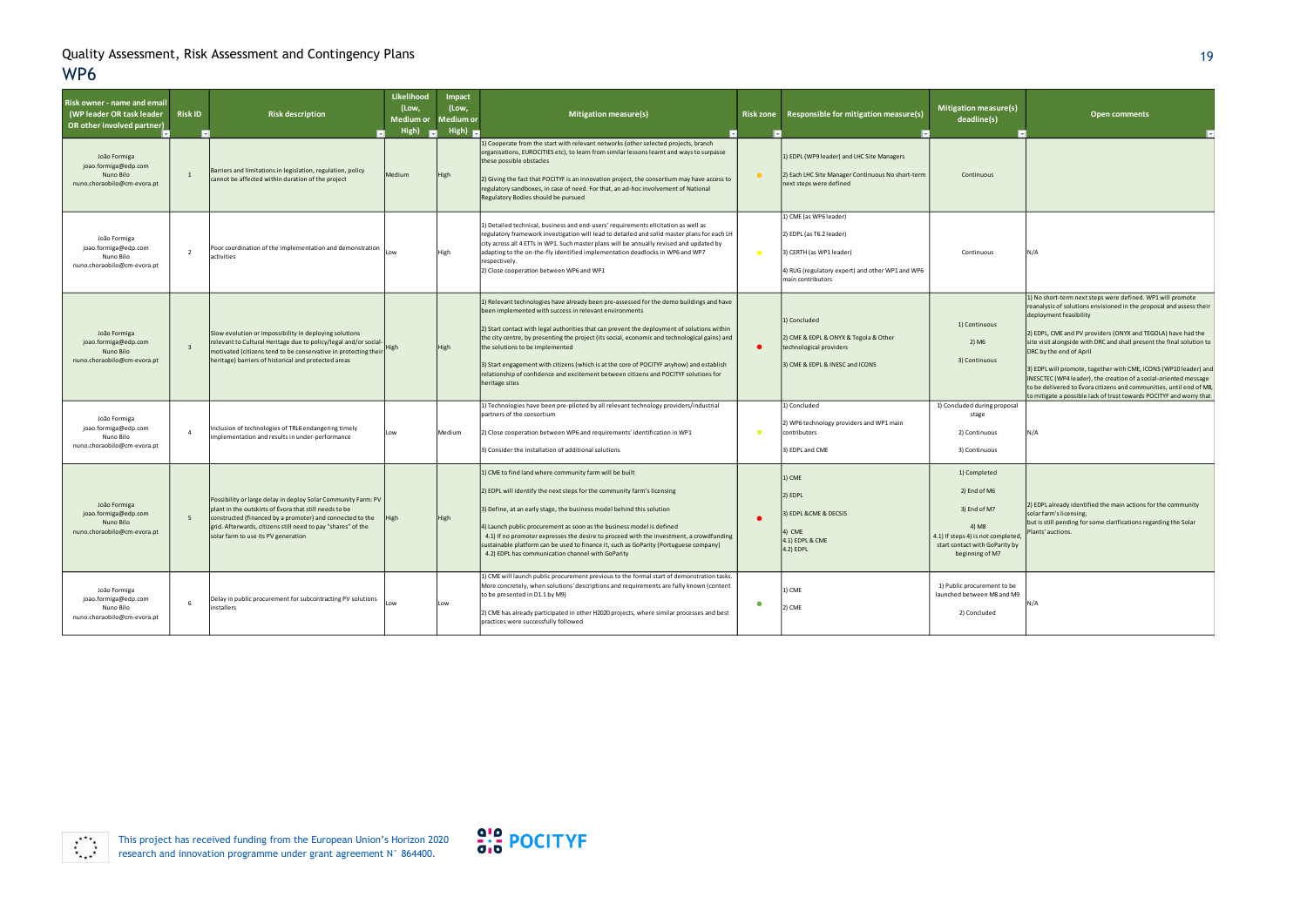

| . .<br>u. | ۰,            |
|-----------|---------------|
|           | ۰.<br>×<br>۰. |

| Risk owner - name and email<br>(WP leader OR task leader<br>OR other involved partner) | <b>Risk ID</b><br>۱. | <b>Risk description</b>                                                                                                                                                                                                                                                                                                                                                         | Likelihood<br>(Low,<br><b>Medium or</b><br>High) | Impact<br>(Low,<br>1edium or<br>High) $\overline{a}$ | <b>Mitigation measure(s)</b>                                                                                                                                                                                                                                                                                                                                                                                                                                                                                                                                                                                                                                                                                                                                                                                                                                                                                                                                                                                                                                                                                                                                                                                                                                                                                                                                                                   |           | Risk zone Responsible for mitigation measure(s)                                             | <b>Mitigation measure(s)</b><br>deadline(s)                                                                                                                                                                                       |               |
|----------------------------------------------------------------------------------------|----------------------|---------------------------------------------------------------------------------------------------------------------------------------------------------------------------------------------------------------------------------------------------------------------------------------------------------------------------------------------------------------------------------|--------------------------------------------------|------------------------------------------------------|------------------------------------------------------------------------------------------------------------------------------------------------------------------------------------------------------------------------------------------------------------------------------------------------------------------------------------------------------------------------------------------------------------------------------------------------------------------------------------------------------------------------------------------------------------------------------------------------------------------------------------------------------------------------------------------------------------------------------------------------------------------------------------------------------------------------------------------------------------------------------------------------------------------------------------------------------------------------------------------------------------------------------------------------------------------------------------------------------------------------------------------------------------------------------------------------------------------------------------------------------------------------------------------------------------------------------------------------------------------------------------------------|-----------|---------------------------------------------------------------------------------------------|-----------------------------------------------------------------------------------------------------------------------------------------------------------------------------------------------------------------------------------|---------------|
| João Formiga<br>joao.formiga@edp.com<br>Nuno Bilo<br>nuno.choraobilo@cm-evora.pt       | $\overline{7}$       | Low engagement of citizens of PEB1 and PEB2 towards POCITYF<br>solutions (hardware and software)                                                                                                                                                                                                                                                                                | Medium                                           | High                                                 | ) Regarding PEB2, EDPL has a solid relation of trust with local citizens' community, as<br>previous and ongoing projects (SENSIBLE, InteGrid) were/are being carried out in Valverde<br>village. Therefore, this relation will be leveraged towards POCITYF engagement<br>2) UEVORA is a major player within PEB2. Given its role within the community, it will lead<br>the way to an effective participation<br>3) The solution P2P platform (transversal to all PEBs) will be used as the single point of<br>interface between POCITYF residential solutions and the engaged users, in order to not<br>overload them with tools. Hence, a constant cooperation between P2P platform and other<br>software developers will be put in place<br>3.1) The use cases and business model of the P2P platform had its first refinement (since<br>the proposal stage) in the SSPCR EURAC conference in December 2019, where EDPL held a<br>90 minutes long workshop on this solution<br>4) INESCTEC - the responsible for WP4 on citizen engagement - is one of the major<br>technology providers for Evora. That way, it will allow for a sound alignment between top-<br>level defined engagement strategies in WP4 and their application within WP6 concerning<br>Evora solutions. INESCTEC will ensure that the required level of behavioural information<br>will be gathered in a timely manner | $\bullet$ | 1) EDPL & CME<br>2) UEVORA<br>3/3.1) EDPL, software developers and providers<br>4) INESCTEC | 1) To-be-started further down the<br>road, in order to avoid to<br>communicate too soon and let<br>the project be meanwhile<br>forgotten. It will be a continuous<br>task<br>2) Continuous<br>3) From M3 onwards<br>4) Continuous | By M<br>and i |
| João Formiga<br>joao.formiga@edp.com<br>Nuno Bilo<br>nuno.choraobilo@cm-evora.pt       | 8                    | The construction of the vision for Évora Municipality may be affected<br>by the eventual change of political bodies                                                                                                                                                                                                                                                             | Low                                              | Low                                                  | Strengthen the commitment to the project with the highest political body, throughout<br>project duration                                                                                                                                                                                                                                                                                                                                                                                                                                                                                                                                                                                                                                                                                                                                                                                                                                                                                                                                                                                                                                                                                                                                                                                                                                                                                       | ٠         | CME & EDPL                                                                                  | Continuous                                                                                                                                                                                                                        | N/A           |
| João Formiga<br>joao.formiga@edp.com<br>Nuno Bilo<br>nuno.choraobilo@cm-evora.pt       | 9                    | Partner availability changes driven by imponderable situations early<br>in the project, i.e., impossibility of installing PV solutions within city- Low<br>centre municipal buildings                                                                                                                                                                                           |                                                  | High                                                 | 1) This risk is strictly connected to risk #1. Therefore, if the latter is properly mitigated, this<br>one will follow the same path<br>2) Due to the groundbreaking challenge that POCITYF is surfing, case the permission to<br>install PV solutions in the municipal buildings of PEB1 is not rendered, the consortium will<br>explore the hypothesis of installing the same solutions outside, but near, the city-centre.<br>The P2P platform will allow to interlink this generation with the consumption within PEB1                                                                                                                                                                                                                                                                                                                                                                                                                                                                                                                                                                                                                                                                                                                                                                                                                                                                     |           | 1) Same as risk #1<br>2) CME & EDPL & solutions' providers                                  | 1) Same as risk #1<br>2) Continuous                                                                                                                                                                                               | N/A           |
| João Formiga<br>joao.formiga@edp.com<br>Nuno Bilo<br>nuno.choraobilo@cm-evora.pt       | 10                   | Lack of local entities to install TEGOLA and ONYX PV solutions                                                                                                                                                                                                                                                                                                                  | Low                                              | Medium                                               | 1) CME to start disseminating project from an early stage in order to create awareness<br>inside the local business ecosystem and raise interest for the future installation of<br>solutions. Subcontracting costs were properly estimated and allocated during the proposal<br>stage.<br>2) TEGOLA and ONYX to provide specific training in its headquarters, case needed, to CME<br>local professionals in order to coach experts to guide installation process. CME has had<br>similar experiences with different technologies.                                                                                                                                                                                                                                                                                                                                                                                                                                                                                                                                                                                                                                                                                                                                                                                                                                                             | $\bullet$ | L) CME<br>2) CME & TEGOLA & ONYX (to-be-assessed ad-hoc)                                    | 1) Continuous<br>2) To be assessed as soon as<br>solutions requirements are fully<br>listed (from D1.1)                                                                                                                           |               |
| João Formiga<br>joao.formiga@edp.com<br>Nuno Bilo<br>nuno.choraobilo@cm-evora.pt       | 11                   | Insufficient integration of solutions: a significant amount of different<br>solutions technology will be installed in some buildings, which entails<br>the risk of not reaching a smooth and effective communication<br>between solutions (for instance, at the level of different management)<br>systems inside one building), affecting data availability and data<br>quality |                                                  | High                                                 | 1) A a Data Management Plan (D11.4) will be generated early in the project (M6) and<br>maintained for the whole project lifetime addressing the whole lifecycle of the generated<br>data, being updated by M24 and M48<br>2) Ubiwhere, one of the key players within Évora ecosystem, has substantial expertise in<br>communication protocols and data models, ensuring the needed expertise to mitigate this<br>risk. Ubiwhere is also the provider of the CIP, so, it will have an universal view towards the<br>information flows and data requirements, being able to map the system from a top-down<br>perspective                                                                                                                                                                                                                                                                                                                                                                                                                                                                                                                                                                                                                                                                                                                                                                        |           | 1) EDPL<br>2) Ubiwhere together with BMS/HEMS solutions'<br>providers                       | 1) First version by M6<br>2) Continuous, during WP6                                                                                                                                                                               | N/A           |
| João Formiga<br>joao.formiga@edp.com<br>Nuno Bilo<br>nuno.choraobilo@cm-evora.pt       | 12                   | Insufficient space for PV solutions and in-house assets within PEB1<br>and PEB2                                                                                                                                                                                                                                                                                                 | Low                                              | High                                                 | 1) Municipal demo buildings were fully analyzed during proposal stage, being the required<br>area for PV solutions estimated and matched with buildings availability<br>2) Two site visits have already been held between PV solutions' providers (Tegola, ONYX<br>and Betteries), EDPL and CME to assess PEB1 and PEB2 existing installations<br>3) PEB2 to-be-engaged clients already have all the hardware within their homes practically<br>installed, so, space will not be an obstacle<br>4) Case PEB1 identified clients do not have space inside their households for, for instance,<br>the 2nd life batteries, other citizens will be identified, without any significant lost in terms<br>of final impacts                                                                                                                                                                                                                                                                                                                                                                                                                                                                                                                                                                                                                                                                           | $\bullet$ | 1) Concluded<br>2) CME & EDPL & solutions' providers<br>3) Concluded<br>4) EDPL & CME       | 1) Concluded<br>2) Continuous<br>3) Concluded<br>4) M8, when citizens will be<br>contacted to participate in<br><b>POCITYF</b>                                                                                                    | N/A           |

 $\begin{array}{cc} \star^{\star\star}\star_{\star} \\ \star_{\star\star}^{\star} \\ \star_{\star\star}^{\star} \end{array}$ 

| ation measure(s)<br>deadline(s)<br>$\overline{\mathbf{v}}$                                                                                                                                  | <b>Open comments</b>                                                                                              |
|---------------------------------------------------------------------------------------------------------------------------------------------------------------------------------------------|-------------------------------------------------------------------------------------------------------------------|
| tarted further down the<br>in order to avoid to<br>nicate too soon and let<br>oject be meanwhile<br>I. It will be a continuous<br>task<br>2) Continuous<br>From M3 onwards<br>4) Continuous | By M8, citizens will start to receive information about the project<br>and invitations to participate in the demo |
| Continuous                                                                                                                                                                                  | N/A                                                                                                               |
| Same as risk #1<br>2) Continuous                                                                                                                                                            | N/A                                                                                                               |
| 1) Continuous<br>e assessed as soon as<br>requirements are fully<br>sted (from D1.1)                                                                                                        | N/A                                                                                                               |
| irst version by M6<br>tinuous, during WP6                                                                                                                                                   | N/A                                                                                                               |
| 1) Concluded<br>2) Continuous<br>3) Concluded<br>when citizens will be<br>cted to participate in<br><b>POCITYF</b>                                                                          | N/A                                                                                                               |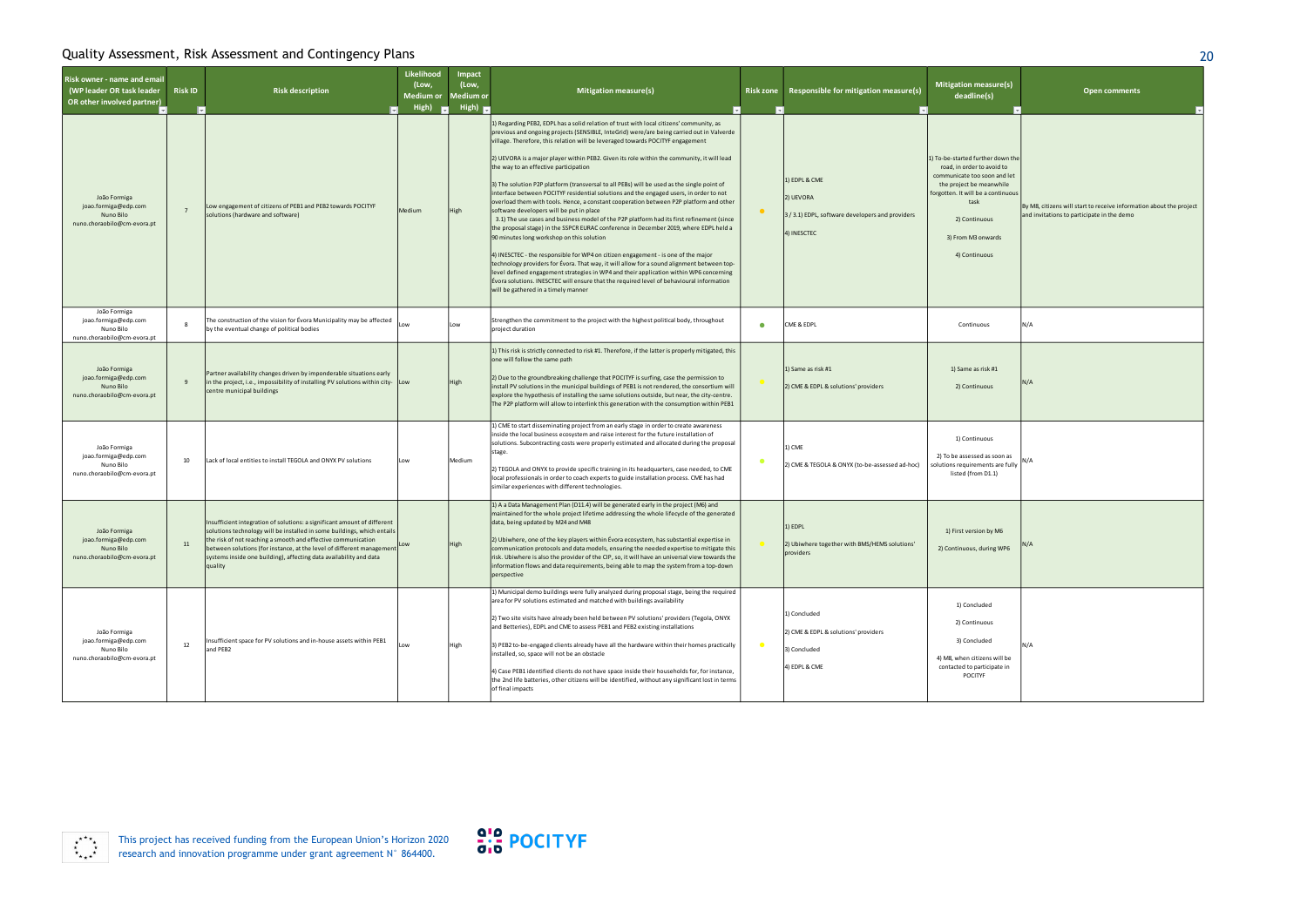This project has received funding from the European Union's Horizon 2020 research and innovation programme under grant agreement N° 864400.



#### 21

Figure 10 – WP6 risk matrix



| Risk owner - name and<br>email<br>(WP leader OR task leader<br>OR other involved partner | <b>Risk ID</b> | <b>Risk description</b>                                                                                                                                                            | Likelihood<br>(Low,<br>Medium or<br>High)<br>$\overline{\phantom{a}}$ | Impact<br>(Low,<br>ledium or<br>High) $\blacksquare$ | <b>Mitigation measure(s)</b>                                                                                                                                                                                                                                                                                                                                                                                                                                                          | Risk zone | Responsible for mitigation measure(s)                   | Mitigation measure(s)<br>deadline(s)                      |                                            |
|------------------------------------------------------------------------------------------|----------------|------------------------------------------------------------------------------------------------------------------------------------------------------------------------------------|-----------------------------------------------------------------------|------------------------------------------------------|---------------------------------------------------------------------------------------------------------------------------------------------------------------------------------------------------------------------------------------------------------------------------------------------------------------------------------------------------------------------------------------------------------------------------------------------------------------------------------------|-----------|---------------------------------------------------------|-----------------------------------------------------------|--------------------------------------------|
| João Formiga<br>joao.formiga@edp.com<br>Nuno Bilo<br>nuno.choraobilo@cm-evora.pt         | 14             | Technical problems regarding deployment of PV traditional<br>shingle solution from TEGOLA, given that it is a rather innovative High<br>product                                    |                                                                       | High                                                 | 1) A site visit between TEGOLA, CME and DRC (Regional Culture Administration) was held in<br>January in order to assess the feasibility in installing the envisioned amount of PV<br>traditional shingle stated in the Grant Agreement.<br>2) Case the value is impossible to be attained, TEGOLA will deploy a more traditional<br>solution in a demo building of PEB2 (Mitra Univeristy Campus, owned by UEVORA), which<br>will be linked to PEB1 positiveness via the P2P platform |           | 1) CME & TEGOLA & EDPL<br>2) TEGOLA & UEVORA & EDPL     | 1) M7<br>2) Option to be followed, if<br>needed, after M7 | $1)$ Af<br>havir<br>some<br>(with<br>shing |
| João Formiga<br>joao.formiga@edp.com<br>Nuno Bilo<br>nuno.choraobilo@cm-evora.pt         | 15             | Neighboring PV plants' operators don't want to provide<br>certificates of origin, rewarding sustainable behaviour inside<br>PEB1, within POCITYF scope                             | Low                                                                   |                                                      | 1) One of the PV owners belongs to EDP Group, therefore, EDPL will have an easy<br>communication channel to use<br>2) PV plants' operators will be involved as soon as use cases of P2P platform are designed.<br>Anyhow, the guarantees of origin will only be valid within POCITYF scope, without any<br>major drawback for the companies. Increase of social responsibility in local communities<br>will be enhanced in this engagement process                                    |           | 1) EDPL<br>2) EDPL & CME                                | 1) M7<br>2) M7                                            | N/A                                        |
| João Formiga<br>joao.formiga@edp.com<br>Nuno Bilo<br>nuno.choraobilo@cm-evora.pt         | 16             | Only one small replication area was identified for Évora during<br>the proposal and Grant Agreement stage. This fact may limit the<br>replication activities within the city       | Medium                                                                | Low                                                  | Replication areas of LHCs will be reassessed during WP1 and, if needed, more areas more<br>suitable for envisioned replication actions will be identified and included                                                                                                                                                                                                                                                                                                                |           | 1) CERTH & CME & EDPL                                   | 1) During WP1                                             | N/A                                        |
| João Formiga<br>joao.formiga@edp.com<br>Nuno Bilo<br>nuno.choraobilo@cm-evora.pt         | 17             | UNINOVA's Energy routers need a proper area/room in each one<br>of the eight municipal buildings                                                                                   | <b>Medium</b>                                                         | Medium                                               | 1) UNINOVA to share Energy routers' requirements<br>2) CME to crosscheck Energy Routers' requirements with the Municipal Buildings existing<br>spaces                                                                                                                                                                                                                                                                                                                                 |           | 1) UNINOVA<br>2) CME                                    | 1) Completed<br>2) End of M6                              | N/A                                        |
| João Formiga<br>joao.formiga@edp.com<br>Nuno Bilo<br>nuno.choraobilo@cm-evora.pt         | 18             | Lack of electric vehicles with V2G technological capabilities                                                                                                                      | Medium                                                                | Medium                                               | 1) Identify how many vehicles in Évora have V2G capabilities (at the present date and<br>envisioned for POCITYF's lifetime)<br>2) Benchmarking from other EU funded projects (IRIS, e.g), which have faced the same<br>challenges                                                                                                                                                                                                                                                     |           | 1) CME & EDPL<br>2) CERTH & UW & INESC TEC & CME & EDPL | 1) End of M8<br>2) End of M8                              | N/A                                        |
| João Formiga<br>joao.formiga@edp.com<br>Nuno Bilo<br>nuno.choraobilo@cm-evora.pt         | 19             | Potential conflict of interests in Évora demonstration since both<br>EDP and SONAE/Elergone can act as energy dealers of smart grid<br>surplus energy, within and without the grid | Low                                                                   |                                                      | 1) An effective governance model of the demonstrator and also an agreement that can<br>define boundaries of commercial interests post-project among the partners in conflict of<br>interest.                                                                                                                                                                                                                                                                                          | $\bullet$ | 1) EDPL & ELERGONE                                      | 1) M8                                                     | Setu<br>of<br>inter<br>oper                |

#### **Risk zones**



- Likelihood +

| ation measure(s)<br>deadline(s)<br>$\overline{\mathbf{v}}$ | <b>Open comments</b><br>$\overline{\mathbf{v}}$                                                                                                                                                                                                                                                                                                                          |
|------------------------------------------------------------|--------------------------------------------------------------------------------------------------------------------------------------------------------------------------------------------------------------------------------------------------------------------------------------------------------------------------------------------------------------------------|
| 1) M7<br>ion to be followed, if<br>eeded, after M7         | 1) After the site visit and DRC remarks, Tegola is now assessing the possibility of<br>having<br>some technical adjustments. In addition, CME is assessing new rooftops/façades<br>(within the buildings identified in the GA) suitable for Tegola's PV traditional<br>shingle.                                                                                          |
| 1) M7<br>2) M7                                             | N/A                                                                                                                                                                                                                                                                                                                                                                      |
| 1) During WP1                                              | N/A                                                                                                                                                                                                                                                                                                                                                                      |
| 1) Completed<br>2) End of M6                               | N/A                                                                                                                                                                                                                                                                                                                                                                      |
| 1) End of M8<br>2) End of M8                               | N/A                                                                                                                                                                                                                                                                                                                                                                      |
| 1) M8                                                      | Setup specific meeting with the parties involved to discuss the potential conflict<br>of<br>interests. In principle, this issue doesn't present major risks since EDP Labelec<br>$\mathbf{r} = \mathbf{r} \cdot \mathbf{r}$ and $\mathbf{r} = \mathbf{r} \cdot \mathbf{r}$ and $\mathbf{r} = \mathbf{r} \cdot \mathbf{r}$ and $\mathbf{r} = \mathbf{r} \cdot \mathbf{r}$ |

operates autonomously from other EDP affiliated companies (ESCo included).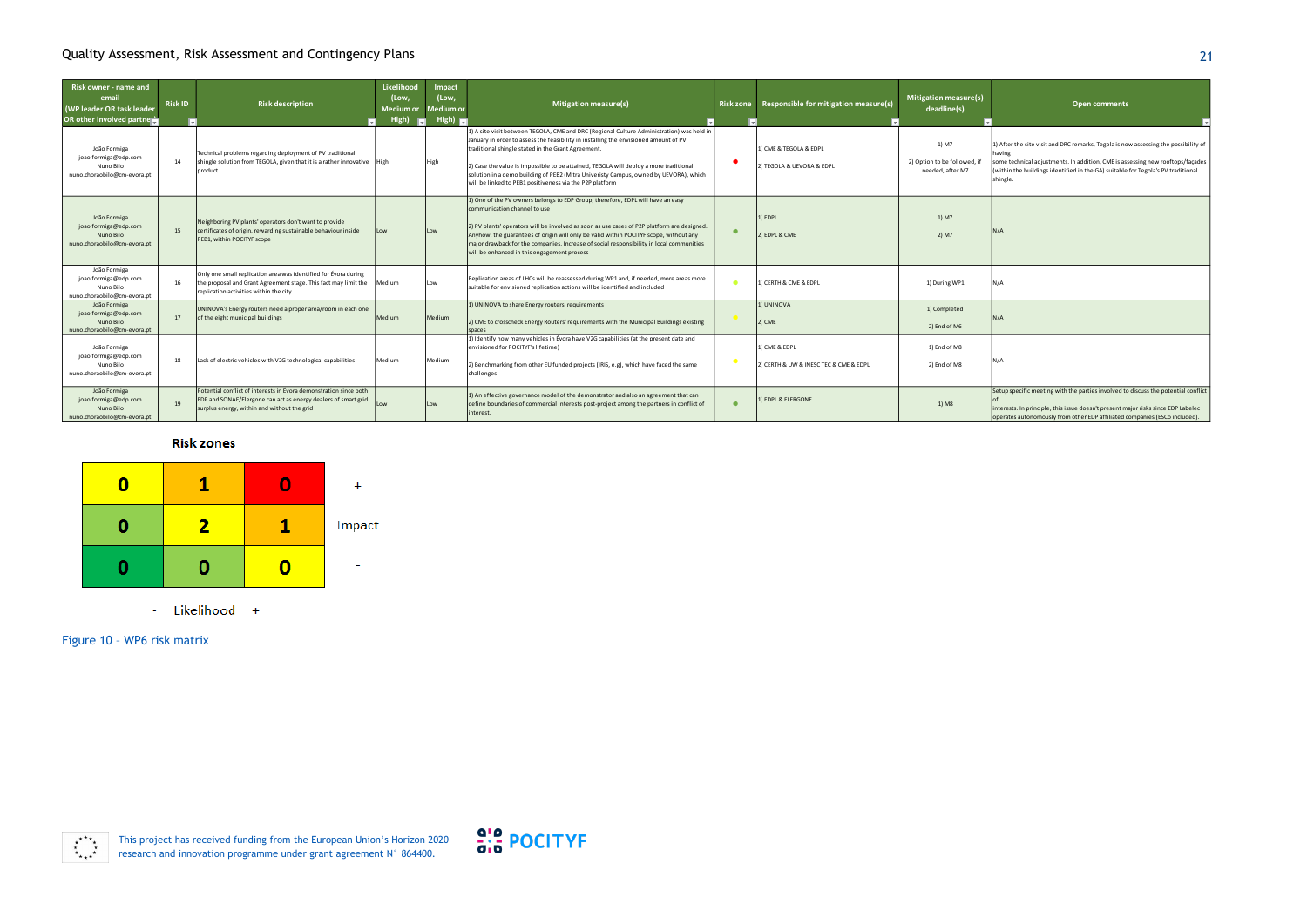This project has received funding from the European Union's Horizon 2020 research and innovation programme under grant agreement N° 864400.



## 22

| Risk owner - name and email<br>(WP leader OR task leader OR other involved<br>partner) | <b>Risk ID</b>  | <b>Risk description</b>                                                                                                                                                                                                                                                                                                                                                                                             | Likelihood<br>Highly unlikely (low),<br>Unlikely (medium), | Impact<br>Slightly harmful (low),<br>Harmful (medium),<br>Likely (high) Extremely harmful (high | <b>Mitigation measure(s)</b>                                                                                                                                                                                                                                                                                                                                                   | <b>Risk zone</b><br>Responsible for mitigation measure(s) |                        | <b>Mitigation measure(s)</b><br>deadline(s)          | Open comments                                                                                                                                                                                                                                                         |
|----------------------------------------------------------------------------------------|-----------------|---------------------------------------------------------------------------------------------------------------------------------------------------------------------------------------------------------------------------------------------------------------------------------------------------------------------------------------------------------------------------------------------------------------------|------------------------------------------------------------|-------------------------------------------------------------------------------------------------|--------------------------------------------------------------------------------------------------------------------------------------------------------------------------------------------------------------------------------------------------------------------------------------------------------------------------------------------------------------------------------|-----------------------------------------------------------|------------------------|------------------------------------------------------|-----------------------------------------------------------------------------------------------------------------------------------------------------------------------------------------------------------------------------------------------------------------------|
| José Miguel Costa<br>josemiguel.costa@edp.com                                          | 1               | Covid 19 virus may impact the financial<br>possibilities of all parties to continue their pilot in Medium<br>this project                                                                                                                                                                                                                                                                                           |                                                            | High                                                                                            | Actions from EU and government to protect the economic situation.                                                                                                                                                                                                                                                                                                              | $\bullet$                                                 | Government & EU        |                                                      | Not possible to influence this risk by the project                                                                                                                                                                                                                    |
| <b>José Miguel Costa</b><br>josemiguel.costa@edp.com                                   | $\overline{2}$  | Covid 19 virus may impact the overall planning of $ $ High<br>all pilot sites                                                                                                                                                                                                                                                                                                                                       |                                                            | High                                                                                            | EDP to report to EU Project coordinator to grant extra time                                                                                                                                                                                                                                                                                                                    | EDP                                                       |                        |                                                      | A specific mitigation plan will be developed for<br>COVID19, as stated in WP11 risk matrix.<br>The impact will be large due to: participants taking<br>children-care leave; municipalities and social<br>housing companies efforts oriented to COVID-19<br>situation. |
| Cees Groot<br>CGroot2@alkmaar.nl                                                       | -3              | Pilot De Meent: No timely full completion of the Low<br>intervention (delay) due to permitting issues                                                                                                                                                                                                                                                                                                               |                                                            | High                                                                                            | 1. Early involvement of the permitting department of the municipality<br>2. Look at possibility for separate permits for different phases, which decreases delay                                                                                                                                                                                                               |                                                           | Cees Groot (GA)        | Ongoing                                              |                                                                                                                                                                                                                                                                       |
| <b>Karin Verbeek</b><br>kverbeek@alkmaar.nl                                            | $\overline{4}$  | Pilot De Meent: Cancellation of project due to no<br>positive business case.<br>Especially the heat&cooling demand of future<br>neighbours is not known, so the capacity of the<br>heat pump and the ATES system is yet unknown. Low<br>The lengths & diameter of the piping of the local<br>heat/cooling system from the heat pump to the<br>neighbours shall be examined and will influence<br>the business case. |                                                            | High                                                                                            | 1. Inform counsil of Alkmaar Municipality regularly<br>2. Use quotation based information of third parties for financial information<br>3. Inform EDP / CERTH as soon as the business case forms a problem<br>1. Feasibility study has been started with several scenarios (e.g. 30% cold/heat supply, 60%<br>cold/heat supply) to determine the optimal system configuration. |                                                           |                        | Ongoing                                              |                                                                                                                                                                                                                                                                       |
| Thom de Wit<br>TdeWit@woonwaard.nl                                                     | 5 <sup>5</sup>  | Pilot Highrise: changing the zoning plan takes a<br>lot of time, in order to investigate which permits Low<br>are required                                                                                                                                                                                                                                                                                          |                                                            | High                                                                                            | The local municipality already decided that changing the zoning plan is not necessary. A<br>normal building permit will be needed.                                                                                                                                                                                                                                             |                                                           | Thom de Wit (WW)       | Ongoing                                              |                                                                                                                                                                                                                                                                       |
| Thom de Wit<br>TdeWit@woonwaard.nl                                                     | 6               | Pilot Highrise: if there will be a lot of resistance<br>from the tenants, consortia won't be able to<br>install the Powernest on top of the roof                                                                                                                                                                                                                                                                    | Medium                                                     | ligh                                                                                            | Collaboration with TNO to formulate a good communication and participation plan before we<br>start the field work                                                                                                                                                                                                                                                              | $\bullet$                                                 | Thom de Wit ( WW)      | Starts in Q2 of 2020                                 |                                                                                                                                                                                                                                                                       |
| <b>Luuk Hageman</b><br>I.hageman@vanalckmaer.nl                                        | $7\overline{ }$ | Pilot Bloemwijk: Based on the final urban plan,<br>the allocation plan will be requested from the<br>Gemeente Alkmaar. If these are not issued,<br>consortia will not be able to continue and delay<br>will be invitable. A big part of the plan regards<br>the parking norm. The current plan allows for a<br>norm of 1,0, expected to be allowed by the city.<br>Consortia is aiming for a norm of 0,7.           | Medium                                                     | High                                                                                            | Adjust the urban plan and restart the proces. The likelihood was defined as very unlikely given<br>the fact that the city council has been part of the proces from the start and are up to date.                                                                                                                                                                               | $\bullet$                                                 | Luuk Hageman (VA)      | Start is Q3 2020                                     |                                                                                                                                                                                                                                                                       |
| Luuk Hageman<br>I.hageman@vanalckmaer.nl                                               | 8               | Pilot Bloemwijk: Financially the project is not<br>feasible due to market conditions. If the housing<br>market shows a downturn this will affect the<br>ability of Van Alckmaer to secure financing given<br>the current financial ratio's as required by the<br>guarantor.                                                                                                                                         | Medium                                                     | High                                                                                            | Contact the guarantor or delay other projects of Van Alckmaer                                                                                                                                                                                                                                                                                                                  | $\bullet$                                                 | David van Oostrom (VA) | Start in Q3 2020                                     |                                                                                                                                                                                                                                                                       |
| Luuk Hageman<br>I.hageman@vanalckmaer.nl                                               | 9               | Pilot Bloemwijk: Financially the project is not<br>feasible due to increased building costs. Current<br>budgetting allows for a significant increase in the Low<br>investments necessary to complete the project.                                                                                                                                                                                                   |                                                            | High                                                                                            | Contact the guarantor or delay with other projects of Van Alckmaer                                                                                                                                                                                                                                                                                                             |                                                           | David van Oostrom (VA) | Ongoing                                              |                                                                                                                                                                                                                                                                       |
| Roel de Groot<br>r.degroot@duurzaambouwloket.nl                                        | 10              | Pilot GasFreeWorks: The main risk is that DBL<br>does not find a proper location to build the new  High<br>building within suitable timelines.                                                                                                                                                                                                                                                                      |                                                            | High                                                                                            | Decision with regards to a possible location will be done before end of march 2020.<br>If DBL cannot find a location to build their buidling, GA has an alternative newly built primary<br>school in De Hoef, which will be operational from September 2021.                                                                                                                   |                                                           | Roel de Groot (DBL)    | Principle decision: March 24th                       |                                                                                                                                                                                                                                                                       |
| <b>Robert Weijers</b><br>r.weijers@connexxion.nl                                       | 11              | Smart charging is not available at the start of the High<br>operation of the charging depot                                                                                                                                                                                                                                                                                                                         |                                                            | Low                                                                                             | Lower the number of buses in specific time slots                                                                                                                                                                                                                                                                                                                               |                                                           | Robèrt Weijers (RW)    | Ongoing                                              |                                                                                                                                                                                                                                                                       |
| Thom de Wit<br>TdeWit@woonwaard.nl                                                     | 12              | Pilot Highrise: consortia might have to take<br>mitigating measurements to protect the bat<br>colony when installing circular material insulation                                                                                                                                                                                                                                                                   | High                                                       | Low                                                                                             | Put extra bat cases                                                                                                                                                                                                                                                                                                                                                            | $\bullet$                                                 | Thom de Wit (WW)       | Extra research from May 2020<br>till September 2020. |                                                                                                                                                                                                                                                                       |
| Roel de Groot<br>r.degroot@duurzaambouwloket.nl                                        | 13              | Pilot GasFreeWorks: as the building is not final,<br>more or less of the IE will be installed. (e.g.triple<br>glazing, thermo acoustic heat pumps, PVT, PCM, High<br>smaller heat pumps in cascade and buffers<br>vessels ATES system). See risk 10                                                                                                                                                                 |                                                            | <b>High</b>                                                                                     | Throughout search for a new location, DBL will take into account the possibility of using the<br>new techniques as described in the original plan.                                                                                                                                                                                                                             | $\bullet$                                                 | Roel de Groot (DBL)    | Ongoing                                              |                                                                                                                                                                                                                                                                       |

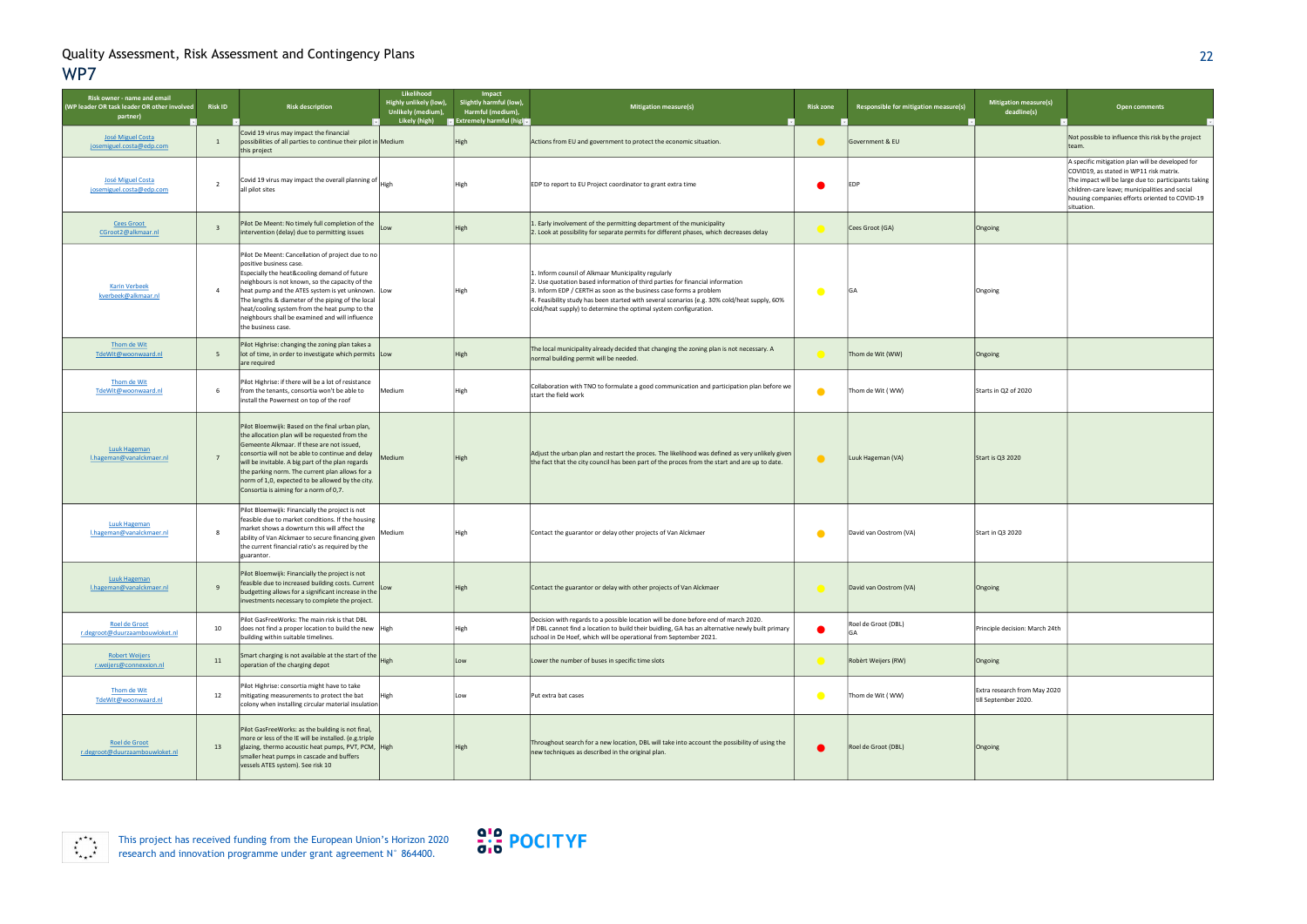

| . .<br>. | . .          |
|----------|--------------|
| . .      | ×            |
|          | ۰,<br>٠<br>× |

| Risk owner - name and email<br>(WP leader OR task leader OR other involved<br>partner) | <b>Risk ID</b> | <b>Risk description</b>                                                                                                                                                                                                                                                                                                                                                                                                                                                                                                                                                                                                                                                                                                  | Likelihood<br>Highly unlikely (low),<br>Unlikely (medium), | Impact<br>Slightly harmful (low),<br>Harmful (medium),<br>Likely (high) La Extremely harmful (high | <b>Mitigation measure(s)</b>                                                                                                                                                                                                                                                                                                                                                                                                                                                                                                                      | <b>Risk zone</b> | Responsible for mitigation measure(s)            | Mitigation measure(s)<br>deadline(s) | Open comments |
|----------------------------------------------------------------------------------------|----------------|--------------------------------------------------------------------------------------------------------------------------------------------------------------------------------------------------------------------------------------------------------------------------------------------------------------------------------------------------------------------------------------------------------------------------------------------------------------------------------------------------------------------------------------------------------------------------------------------------------------------------------------------------------------------------------------------------------------------------|------------------------------------------------------------|----------------------------------------------------------------------------------------------------|---------------------------------------------------------------------------------------------------------------------------------------------------------------------------------------------------------------------------------------------------------------------------------------------------------------------------------------------------------------------------------------------------------------------------------------------------------------------------------------------------------------------------------------------------|------------------|--------------------------------------------------|--------------------------------------|---------------|
| <b>Luuk Hageman</b><br>I.hageman@vanalckmaer.nl                                        | 14             | Pilot Bloemwijk: Amount of batteries is<br>uncertain. Engineering is not started with<br>regards to the installation.                                                                                                                                                                                                                                                                                                                                                                                                                                                                                                                                                                                                    | Medium                                                     | Low                                                                                                | Continue engineering                                                                                                                                                                                                                                                                                                                                                                                                                                                                                                                              | $\bullet$        | Luuk Hageman (VA)                                | Start in Q3 2020                     |               |
| Cees Groot<br>CGroot2@alkmaar.nl                                                       | 15             | Pilot De Meent: Amount of batteries is uncertain.<br>Engineering is not started with regards to the<br>installation.                                                                                                                                                                                                                                                                                                                                                                                                                                                                                                                                                                                                     | Medium                                                     | Low                                                                                                | Continue engineering                                                                                                                                                                                                                                                                                                                                                                                                                                                                                                                              | $\bullet$        | Cees Groot (GA)                                  | Ongoing                              |               |
| karin Verbeek<br>kverbeek@alkmaar.nl                                                   | 16             | Solar road cannot be installed in Bloemwijk due<br>to following reasons:<br>1. the monitoring phase will be too short as the<br>solar road can only be installed after all the<br>dwellings in Bloemwijk are realised. Otherwise<br>the solar road will be damaged by the heavy<br>transport vehicles (after 2025).<br>2. there is a lot of shadow in Bloemwijk due to<br>the dwellings and trees. There is no good place to High<br>install the solar road to have optimal sun<br>conditions.<br>3. the top layer of the solar road will be damaged<br>by heavy traffic and is only suitable for bicycle<br>roads. This is the result of other pre-pilot<br>projects. Bloemwijk doesn't have seperate<br>bicycle roads. |                                                            | Low                                                                                                | Install the solar road in pilot area Olympiapark (close to De Meent)                                                                                                                                                                                                                                                                                                                                                                                                                                                                              |                  | GA                                               | Ongoing                              |               |
| Jeroen Jansen<br>jeroen.jansen@neroa.nl                                                | 17             | City Energy Management System in the pilot<br>projects<br>1. dwellings must be available for monitoring,<br>individual dwelling owners can refuse<br>2.technical ability to monitor the premises;<br>availability of an interface to connect.                                                                                                                                                                                                                                                                                                                                                                                                                                                                            | Medium                                                     | Medium                                                                                             | 1. With 400 dwellings, there will be people that refuse, but there will remain more than<br>enough people<br>2. There are other options to monitor smart meters, but data will be less acurate.<br>3. When there are no smart meters, consortia can arrange with grid operators to get them<br>installed.<br>All members at the WP7 have been informed in the consortium meeting and with seperate<br>email to pay attention to the interfacing and to involve Neroa starting from the procument<br>phase untill realisation phase of the pilots. |                  | . Neroa<br>2. Building owners<br>3. Pilot owners | Ongoing                              |               |
| Vasiliki Georgiadou<br>vasiliki.georgiadou@tno.nl                                      | 18             | DSM solution, ReFlex (based on PowerMatcher,<br>but more advanced) in the pilot projects:<br>1. Availability of flexibility, lack of ability to<br>control devices<br>PS. This task highly depends on the timely<br>completion of construction of new houses<br>(Bloemwijk), timely selection of GFW location<br>(see other risks)                                                                                                                                                                                                                                                                                                                                                                                       | High                                                       | Medium                                                                                             | Properly analyse the possibilities for available flexibility and control options. Properly<br>prepare.<br>2. Search for alternatives with pilot owners                                                                                                                                                                                                                                                                                                                                                                                            | $\bullet$        | TNO<br>2. Pilot owners                           | Ongoing                              |               |
| <b>Tim Faassen</b><br>tfaassen@alkmaar.nl                                              | 19             | A DC grid (only cabling) is available at two<br>locations in Alkmaar. But the components for the<br>lamp posts and the supply of DC with associated High<br>safety components are not easily available and<br>still in a pre design phase at the commercial<br>parties (e.g. Citytec).                                                                                                                                                                                                                                                                                                                                                                                                                                   |                                                            |                                                                                                    | Further investigation is ongoing. Possible no connection to the DC grid. Alternative IE<br>possible? See risk 20                                                                                                                                                                                                                                                                                                                                                                                                                                  |                  | GA                                               | Ongoing                              |               |
| <b>Tim Faassen</b><br>tfaassen@alkmaar.nl                                              | 20             | Location of the Lamp posts is in Bloemwijk in<br>accordance with the grant agreement. But<br>currently only 65 pcs of lamp posts are located in<br>whole area of Bloemwijk. At De Meent ice rink   High<br>there are currently exactly 82 lamp posts<br>present. Probably a mistake in the grant<br>agreement with regards to the location.                                                                                                                                                                                                                                                                                                                                                                              |                                                            | Low                                                                                                | Install some smart lampposts in De Meent and a few in Bloemwijk. To be determined how<br>many and where exactly.                                                                                                                                                                                                                                                                                                                                                                                                                                  | $\sqrt{2}$       | GA                                               | Ongoing                              |               |
| <b>Tim Faassen</b><br>tfaassen@alkmaar.nl                                              | 21             | 5G on lamp posts may cause resistance as some<br>fear health problems. Especially when located at High<br>residence areas such as Bloemwijk.                                                                                                                                                                                                                                                                                                                                                                                                                                                                                                                                                                             |                                                            | Low                                                                                                | 1. Install some 5G lamp posts at location De Meent (no dwellings in the neighbourhood). Also<br>McDonalds opposite to the ice rink has indicated that they would like to have 5G possibilities.<br>2. Collaboration with TNO to formulate a good communication and participation plan before<br>we start the field work.                                                                                                                                                                                                                          |                  | <b>GA</b>                                        | Ongoing                              |               |

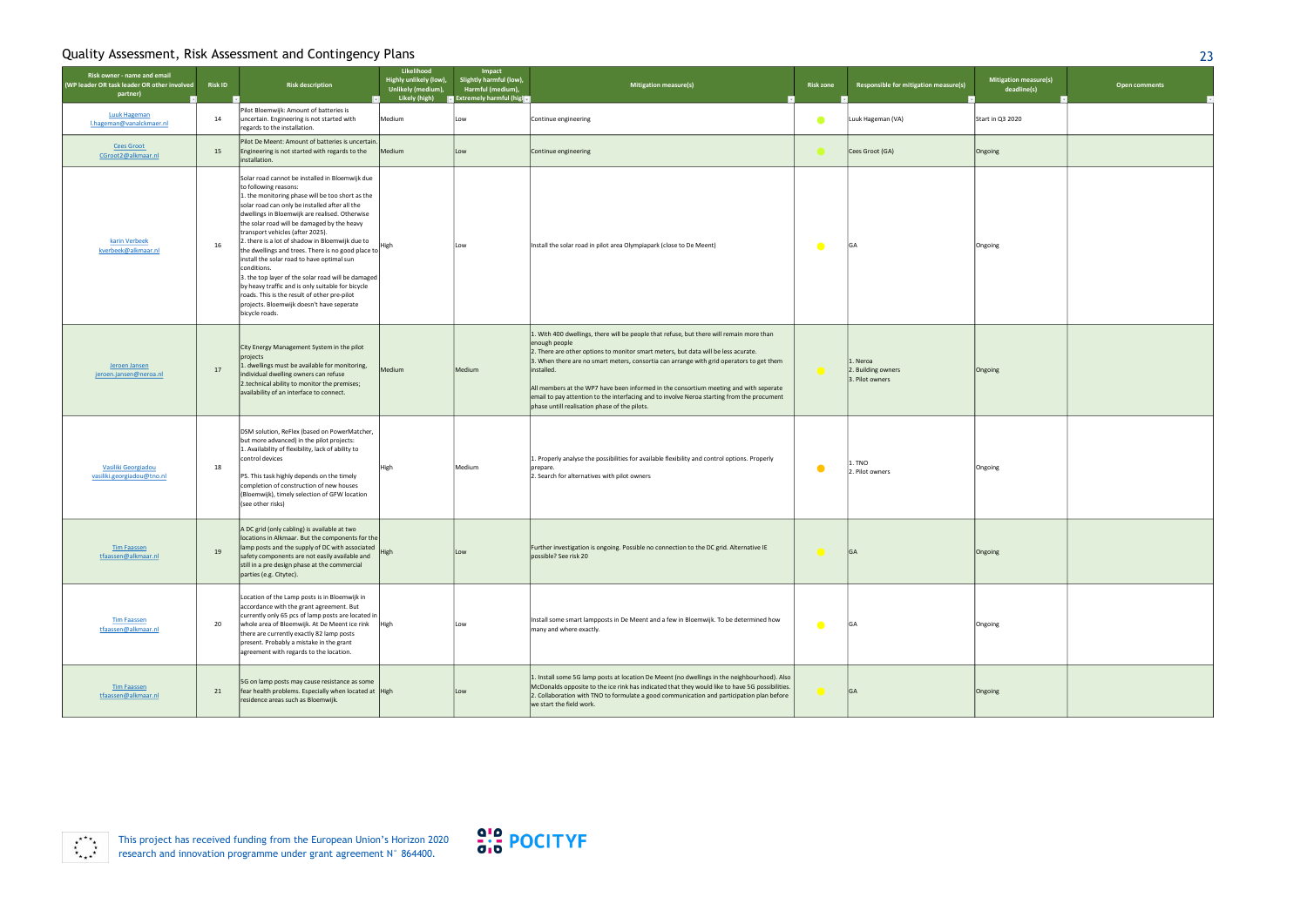This project has received funding from the European Union's Horizon 2020 research and innovation programme under grant agreement N° 864400.



Figure 11 - WP7 risk matrix



| Quality Assessment, Risk Assessment and Contingency Plans<br>24                                                                  |                |                                                                                                                                                                                                                                                                                                                                                                                                                                                                                                                                                                                                                                                                                                                                                                                                                        |                                                                                     |                                                                                    |                                                                                                                                                                                                                                                                                                                                                                                                                                                                                                                                                                                                                                                                                   |                  |                                       |                                             |                                                                                                                            |  |  |  |
|----------------------------------------------------------------------------------------------------------------------------------|----------------|------------------------------------------------------------------------------------------------------------------------------------------------------------------------------------------------------------------------------------------------------------------------------------------------------------------------------------------------------------------------------------------------------------------------------------------------------------------------------------------------------------------------------------------------------------------------------------------------------------------------------------------------------------------------------------------------------------------------------------------------------------------------------------------------------------------------|-------------------------------------------------------------------------------------|------------------------------------------------------------------------------------|-----------------------------------------------------------------------------------------------------------------------------------------------------------------------------------------------------------------------------------------------------------------------------------------------------------------------------------------------------------------------------------------------------------------------------------------------------------------------------------------------------------------------------------------------------------------------------------------------------------------------------------------------------------------------------------|------------------|---------------------------------------|---------------------------------------------|----------------------------------------------------------------------------------------------------------------------------|--|--|--|
| Risk owner - name and email<br>(WP leader OR task leader OR other involved<br>partner)                                           | <b>Risk ID</b> | <b>Risk description</b>                                                                                                                                                                                                                                                                                                                                                                                                                                                                                                                                                                                                                                                                                                                                                                                                | Likelihood<br>Highly unlikely (low),<br><b>Unlikely (medium)</b> ,<br>Likely (high) | Impact<br>Slightly harmful (low),<br>Harmful (medium),<br>Extremely harmful (high- | Mitigation measure(s)                                                                                                                                                                                                                                                                                                                                                                                                                                                                                                                                                                                                                                                             | <b>Risk zone</b> | Responsible for mitigation measure(s) | <b>Mitigation measure(s)</b><br>deadline(s) | <b>Open comments</b>                                                                                                       |  |  |  |
| <b>Tim Faassen</b><br>tfaassen@alkmaar.nl                                                                                        | 22             | Combined lamp posts with integrated e-car<br>charging pole possibilities might not be possible,<br>because:<br>1. technical issue: different voltage is needed of<br>both cabling will cause electromagnetic<br>interference with each other, leading to<br>malfunctioning of the system and possible<br>damage.<br>2. legal issue: in case of a collision of a car with<br>the lamppost, which party should repair the lamp High<br>post? There are 2 parties involved (party of the<br>lamp post is Stadswerk072 and party of the<br>charging point will be the electricity cabling<br>company e.g. Alliander)<br>3. technical issue: strong foundation is required<br>as the charging point requires a stable and<br>strong system. This might not be possible on the<br>location where the lamp posts are foreseen |                                                                                     | LOW                                                                                | Separate charging points and smart lamp posts. Investigate another new IE related to electric<br>charging of the e-cars. Company MRA-e is experimenting with multiple e-charging poles to<br>combine the charging and buffering of electricity on local level in order to create less local<br>electricity peak demand (other Horizon 2020 project). GA is investigating how to proceed in<br>this IE with this party. Also the location of the charging poles is yet uncertain (Bloemwijk or De<br>Meent).                                                                                                                                                                       |                  | <b>GA</b>                             | Ongoing                                     |                                                                                                                            |  |  |  |
| Luuk Hageman<br>I.hageman@vanalckmaer.nl<br>Thom de Wit<br>TdeWit@woonwaard.nl<br><b>Rene Hogeveen</b><br>r.hogeveen@hvcgroep.nl | 23             | Financially may not be feasible to connect the<br>high rise building and Bloemwijk to the district<br>heating. Also technical risks due to the train track High<br>where the piping has to go underneath.                                                                                                                                                                                                                                                                                                                                                                                                                                                                                                                                                                                                              |                                                                                     | Medium                                                                             | New pilot has been identified (Dillenburgstraat) to connect the district heating.                                                                                                                                                                                                                                                                                                                                                                                                                                                                                                                                                                                                 | $\bullet$        | Van Alckmaer; Woonwaard; HVC          | Ongoing                                     | An official change of this scope is ongoing. No<br>longer a risk, but mitigation is definitive.                            |  |  |  |
| <b>Tim Faassen</b><br>tfaassen@alkmaar.nl                                                                                        | 24             | Hydrogen-powered HD vehicle: no budget<br>present. No financial possibilities for<br>municipallity of Alkmaar to purchase one.                                                                                                                                                                                                                                                                                                                                                                                                                                                                                                                                                                                                                                                                                         | High                                                                                | Medium                                                                             | Another ongoing EU project is the development of two H2 garbage truck vehicles together<br>with a H2 charging point. The project has been granted to the dutch company Hygro. One H2<br>garbage truck would then be leased to GA (this was the status of this project during the Grant<br>Agreement). RECENT problem is that there is only one supplier for the H2 charging points and<br>this supplier has no capacity (time) to install this charging point within the planning of this EU<br>project. Large risk that the subsidy cannot be used from this EU project and the charging<br>point with the two H2 vehicles will not be bought and the project will be cancelled. | $\bullet$        |                                       | Ongoing                                     | Large risk this IE wil not continue. Not within the<br>influence of the GA, as GA has no part of this other<br>EU project. |  |  |  |

#### **Risk zones**

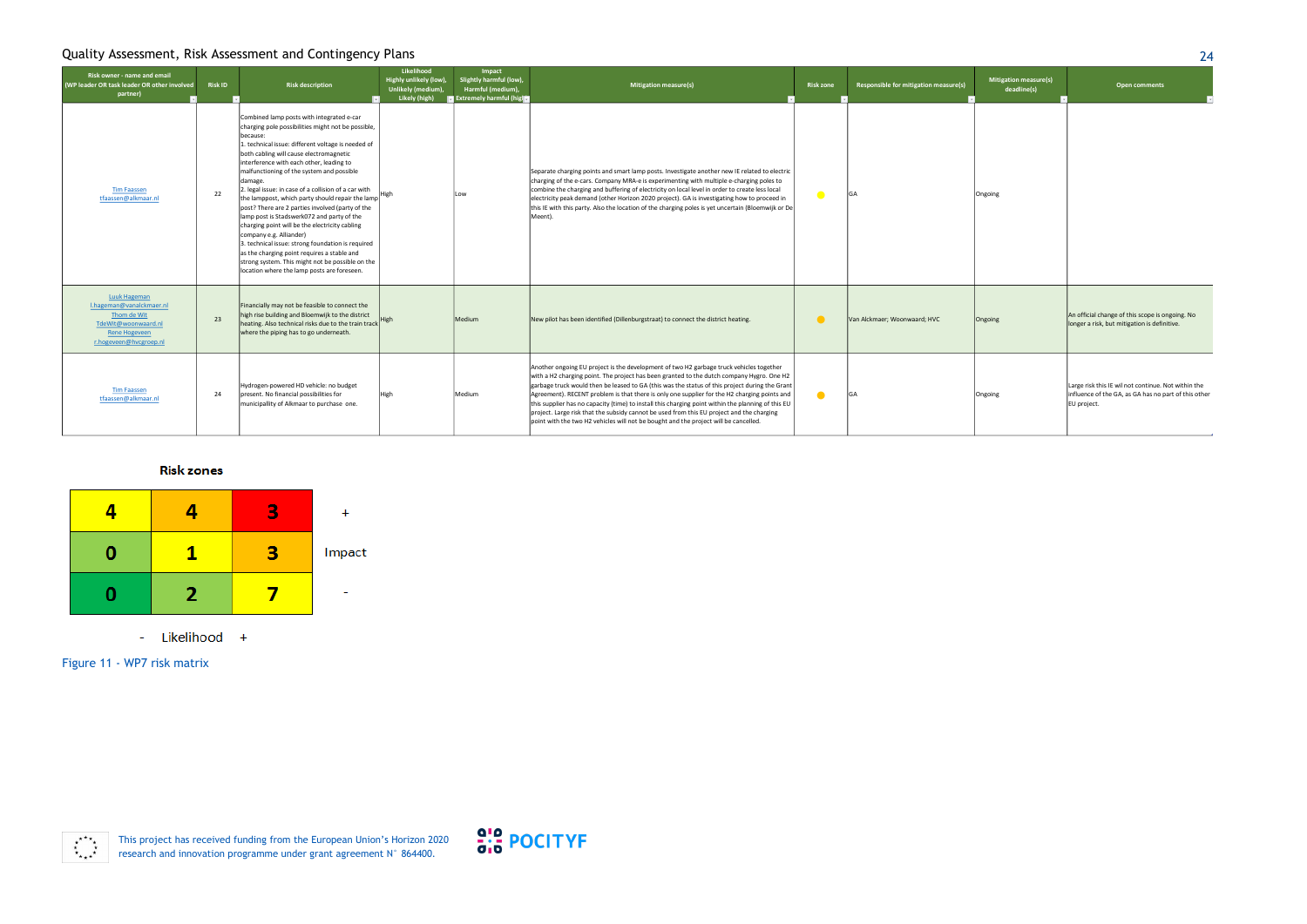

### 25

Figure 12 - WP8 risk matrix



| igation measure(s)<br>deadline(s)<br>$\overline{\phantom{a}}$ | <b>Open comments</b><br>÷                                                                                                                                  |
|---------------------------------------------------------------|------------------------------------------------------------------------------------------------------------------------------------------------------------|
| Mid June                                                      |                                                                                                                                                            |
| December 2020                                                 | Here it is important to propagate such risk to the coordinator so it can discuss<br>with the PO, and understand if such mitigation can be feasible or not. |
| Mid June                                                      |                                                                                                                                                            |

| <b>Risk owner - name and email</b><br>(WP leader OR task leader OR other involved<br>partner)                  | <b>Risk ID</b> | <b>Risk description</b>                                                                                                                                                                                                                                                                                  | Likelihood | Impact<br>(Low, Medium or High) (Low, Medium or High) | <b>Mitigation measure(s)</b>                                                                                                                                                                                                                                                                                        | <b>Risk zone</b> | Responsible for mitigation measure(s) | <b>Mitigation measure(s)</b><br>deadline(s) |
|----------------------------------------------------------------------------------------------------------------|----------------|----------------------------------------------------------------------------------------------------------------------------------------------------------------------------------------------------------------------------------------------------------------------------------------------------------|------------|-------------------------------------------------------|---------------------------------------------------------------------------------------------------------------------------------------------------------------------------------------------------------------------------------------------------------------------------------------------------------------------|------------------|---------------------------------------|---------------------------------------------|
| Luigi D'Oriano (luigi.doriano@energyatwork.it)<br>Giuseppe Mastandrea<br>(giuseppe.mastandrea@energyatwork.it) |                | Poor knowledge transfer from LHs to FCs hinders Low<br>replication planning                                                                                                                                                                                                                              |            | High                                                  | Active participation and mentoring, sufficient resources, staff exchange and practicing<br>sessions. Correct execution of T8.2. Establishment of periodical (remote/physical) sessions<br>for showing project's advancements to FCs.                                                                                |                  | WP leader (E@W) and Tasks leader      | Mid June                                    |
| Luigi D'Oriano (luigi.doriano@energyatwork.it)<br>Giuseppe Mastandrea<br>(giuseppe.mastandrea@energyatwork.it) |                | Deliverable submission overlap: WP leader may<br>have difficulties to manage submission of<br>deliverables related T8.3-T8.8. Also T8.3-T8.8<br>are heavily dependent from T8.1 and T8.2. Only<br>two months between T8.1 T8.2 and T8.3-T8.8<br>deliverables deadline may be a problem                   | Medium     | Medium                                                | 1) Avoid relying on final deliverable reports as input for tasks: update partners on task<br>advancement while progressing with project's activities.<br>2) Evaluate, in the context of the first periodic report, one-two months shifting for some<br>deliverables to spread and then relax the submission period. |                  | 1) E@W<br>2) E@W, EDPL                | December 2020                               |
| Luigi D'Oriano (luigi.doriano@energyatwork.it)<br>Giuseppe Mastandrea<br>(giuseppe.mastandrea@energyatwork.it) |                | The COVID-19 may cause trouble into the<br>correct kick-of of the workpackage. More<br>specifically, due to the possibility in some<br>territories to perform only web conferences, it is High<br>expected that the local meeting between FCs<br>and their ecosystem partners will be less<br>effective. |            | Medium                                                | Reinforce the WP and Tasks coordination, and check, in 3 months, for each task, the overall<br>status of th work, to eventually include specific actions to put the work on the line.                                                                                                                               | $\bullet$        | E@W                                   | Mid June                                    |

#### **Risk zones**

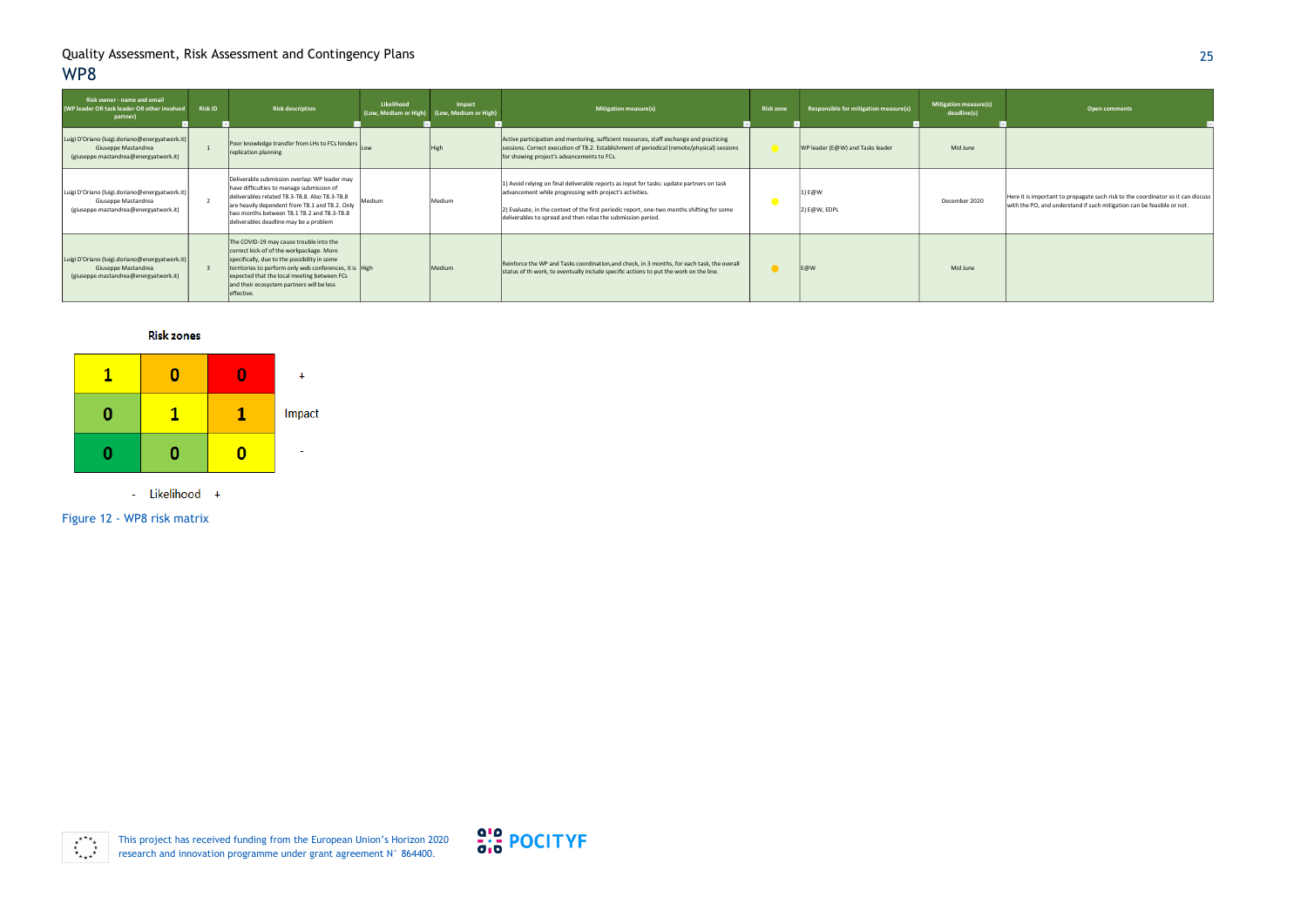

# 26

Figure 13 - WP9 risk matrix



| Risk owner - name and email<br>(WP leader OR task leader OR other involved Risk ID<br>partner) | <b>Risk description</b>                                                                                                                   | Likelihood | Impact<br>(Low, Medium or High) (Low, Medium or High) | <b>Mitigation measure(s)</b>                                                                                                                                                                                                                                                                                                                                                                                   | <b>Risk zone</b> | Responsible for mitigation measure(s) | <b>Mitigation measure(s)</b><br>deadline(s) | Open comments |
|------------------------------------------------------------------------------------------------|-------------------------------------------------------------------------------------------------------------------------------------------|------------|-------------------------------------------------------|----------------------------------------------------------------------------------------------------------------------------------------------------------------------------------------------------------------------------------------------------------------------------------------------------------------------------------------------------------------------------------------------------------------|------------------|---------------------------------------|---------------------------------------------|---------------|
| Luísa Serra (EDPL)<br>luisa.serra@edp.pt                                                       | No interest from the cities and other<br>stakeholders to become members of the working Medium<br>group on smart cities for cultural sites |            | Medium                                                | 1) The working group is being created within EURADA - POCITYF partner -, which is<br>significantly interested and already has a strong network of cities (via the regional<br>development agencies that compose EURADA)<br>[2] The working group will utilize the secretariat of EURADA, hence starting alongside a solid<br>struture that will enable the WG to be dynamic and attend to the initial requests |                  | 1), 2) EURADA, EDPL, CME, DECSIS      | 1), 2) Throughout all project               |               |

**Risk zones** 

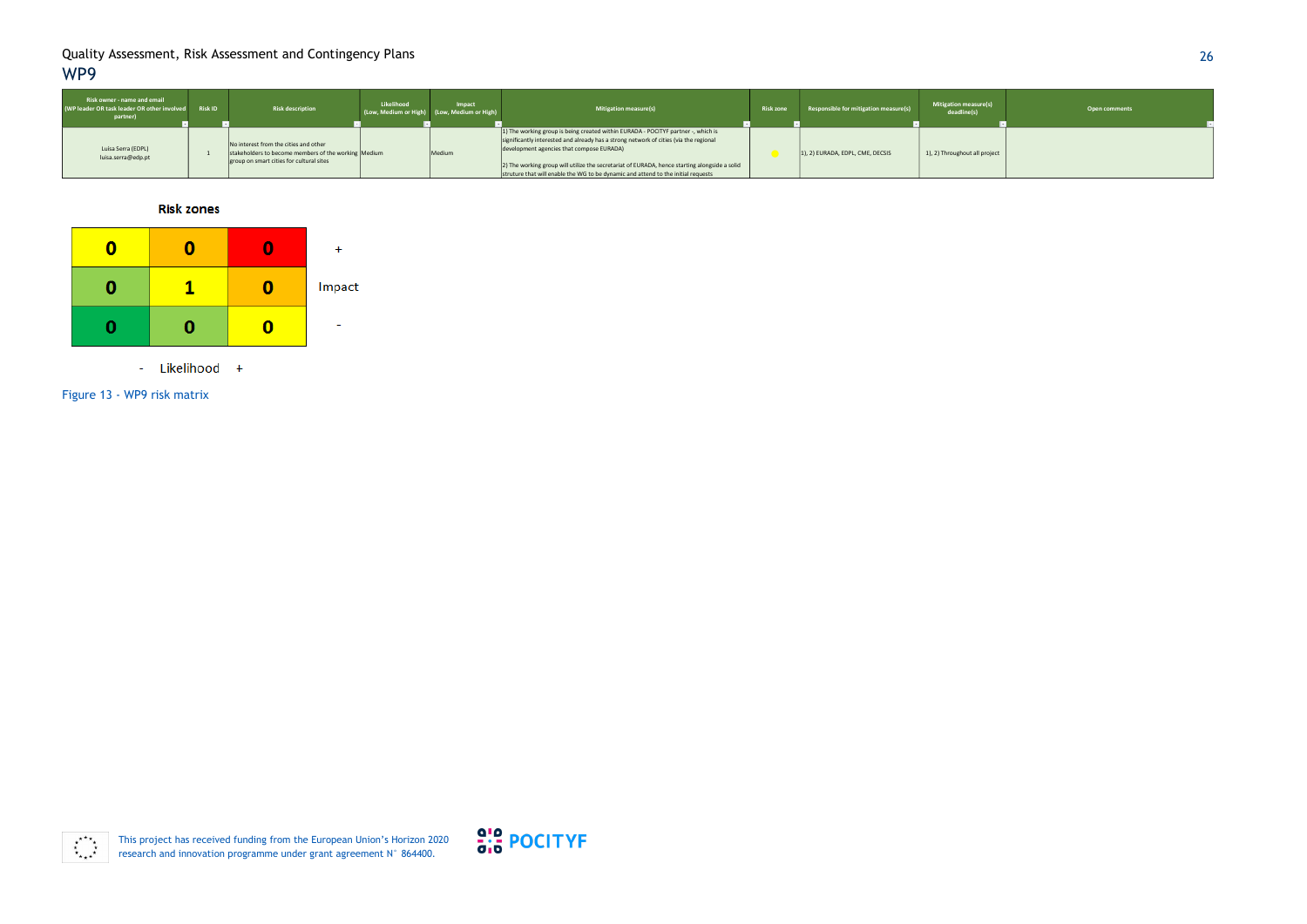| Risk owner - name and email<br>(WP leader OR task leader OR other involved<br>partner) | <b>Risk ID</b> | <b>Risk description</b>                                                                                                                                      | Likelihood<br>(Low, Medium or High) | Impact<br>(Low, Medium or High) | Mitigation measure(s)                                                                                                                                                                                                                                         | <b>Risk zone</b> | Responsible for mitigation measure(s) | Mitigation measure(s)<br>deadline(s)                          | <b>Open comments</b>                                                             |
|----------------------------------------------------------------------------------------|----------------|--------------------------------------------------------------------------------------------------------------------------------------------------------------|-------------------------------------|---------------------------------|---------------------------------------------------------------------------------------------------------------------------------------------------------------------------------------------------------------------------------------------------------------|------------------|---------------------------------------|---------------------------------------------------------------|----------------------------------------------------------------------------------|
| Giuliana Folo - giuliana.folco@icube.global                                            |                | Disputes over ownership of IP amongst<br>consortium partners                                                                                                 | low                                 |                                 | IP dealt since the beginning of the project; dedicated IP workshops foreseen during execution;<br>clear roles of different tech providers to be discussed as part of the exploitation strategy                                                                |                  | <b>ICONS</b>                          | <b>Continuous</b>                                             | N/A                                                                              |
| Giuliana Folo - giuliana.folco@icube.global                                            |                | Empowerment issues in exploitation strategic<br>decisions                                                                                                    | Medium                              |                                 | Identification of one key contact for exploitation activities (empowered to discuss and take<br>decisions for the entire partner organization) at the beginning of the project. Involvement of<br>partners' decision makers in project's execution if needed. | $\bullet$        | ICONS, all partners                   | Continuous                                                    | N/A                                                                              |
| Giuliana Folo - giuliana.folco@icube.global                                            |                | Finding an agreement on cost and revenue<br>sharing for IS                                                                                                   | Medium                              | High                            | Clear definition of IP and joint collaborative workshops to define strategies together                                                                                                                                                                        |                  | <b>ICONS</b>                          | Continuous                                                    | N/A                                                                              |
| Dídac Rull<br>drull@itec.cat                                                           |                | Not receiving a sufficiently detailed definition of<br>solutions on time from relevant partners.<br>necessary to carry out the regulatory research.          | Medium                              | Low                             | ITeC will ask about this information to the relevant partners, as much as it is needed to obtain<br>the detailed description.                                                                                                                                 |                  | <b>ITeC</b>                           | M9                                                            | This detailed description was already ask during<br>January's Steering Committee |
| Dídac Rull<br>drull@itec.cat                                                           |                | Some regulation might be accessible only in the<br>official country language. In some cases it could<br>be a problem to understand specific<br>requirements. | Medium                              | Low                             | In these cases, translation from a member partner of the specific country will be needed.                                                                                                                                                                     |                  | <b>ITeC</b>                           | Continuous                                                    | N/A                                                                              |
| Dídac Rull<br>drull@itec.cat                                                           |                | For some solutions regulatory activities there<br>may be no expert within T10.7                                                                              | Low                                 | Medium                          | Options:<br>Less detailed study for these solutions (as precisely as T10.7 can do)<br>- External contacts                                                                                                                                                     |                  | Owner of that/those solution/s        | M <sub>19</sub> - for LHC solutions<br>M41 - for FC solutions | N/A                                                                              |

#### **Risk zones**



- Likelihood +

This project has received funding from the European Union's Horizon 2020 research and innovation programme under grant agreement N° 864400.



## 27

Figure 14 - WP10 risk matrix

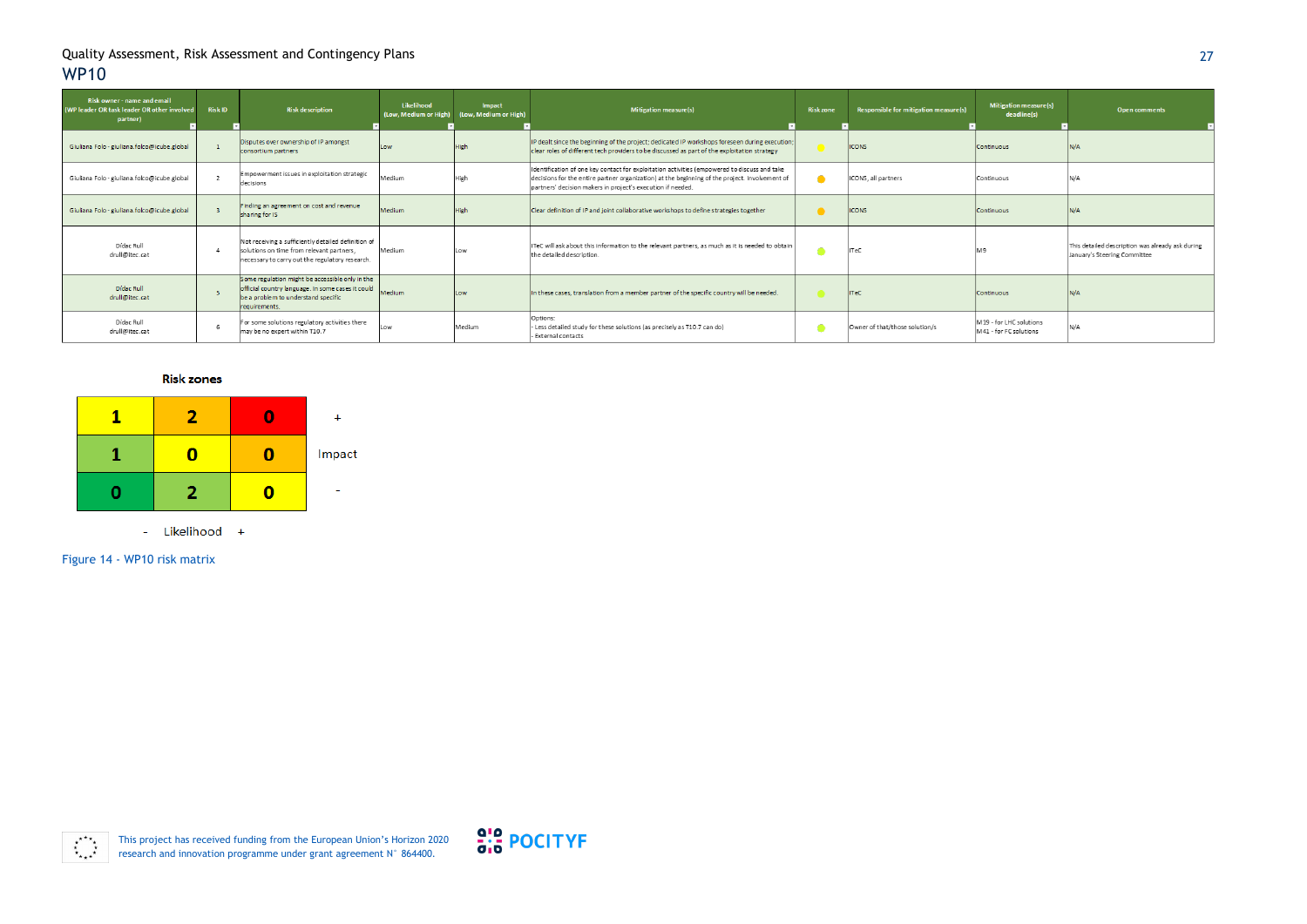

## 28

| Risk owner - name and email<br>(WP leader OR task leader OR other involved<br>partner) | <b>Risk ID</b> | <b>Risk description</b>                                                                                                                                                                                                                                                                                                                                                                                                                                                                                     | Likelihood<br>(Low, Medium or High) | Impact<br>(Low, Medium or High) | <b>Mitigation measure(s)</b>                                                                                                                                                                                                                                                                                                                                                                                                                                                                                                                                                                                                                                                                                                                              | <b>Risk zone</b><br>Responsible for mitigation measure(s) |                                                                                                                                                                                    | Mitigation measure(s)<br>deadline(s)                                                                   | <b>Open comments</b>                                                                                                                                                                                                                                                                                                                                                                                                                                                                                                            |
|----------------------------------------------------------------------------------------|----------------|-------------------------------------------------------------------------------------------------------------------------------------------------------------------------------------------------------------------------------------------------------------------------------------------------------------------------------------------------------------------------------------------------------------------------------------------------------------------------------------------------------------|-------------------------------------|---------------------------------|-----------------------------------------------------------------------------------------------------------------------------------------------------------------------------------------------------------------------------------------------------------------------------------------------------------------------------------------------------------------------------------------------------------------------------------------------------------------------------------------------------------------------------------------------------------------------------------------------------------------------------------------------------------------------------------------------------------------------------------------------------------|-----------------------------------------------------------|------------------------------------------------------------------------------------------------------------------------------------------------------------------------------------|--------------------------------------------------------------------------------------------------------|---------------------------------------------------------------------------------------------------------------------------------------------------------------------------------------------------------------------------------------------------------------------------------------------------------------------------------------------------------------------------------------------------------------------------------------------------------------------------------------------------------------------------------|
| José Miguel Costa<br>josemiguel.costa@edp.com                                          |                | Underperforming partners (low quality of<br>work/deliverables; systematic delays, etc.)                                                                                                                                                                                                                                                                                                                                                                                                                     |                                     |                                 | 1) Proper internal two-entities peer review procedures are already in place, as presented in<br>D11.1, in order to ensure quality of the deliverables and their preparation in a timely manner.<br>This procedure is also presented, and updated, in D11.4, where the figure of the Quality &<br>Risk Manager (and Technical Coordinator) gains more importance in ensuring the quality of<br>project outputs.<br>[2] Regular WP & technical meetings are being held to ensure that activities are streamlined,<br>with clear next steps and assigned responsible partners and that lessons learnt are shared.                                                                                                                                            | $\bullet$                                                 | 1) EDPL, as coordinator; CERTH, as technical<br>coordinator; and EDPL, in the role of Quality<br>& Risk Manager<br>2) EDPL, as coordinator; WP leaders; and<br>LHCs' Site Managers | ) Throughout project duration<br>) Throughout project duration                                         |                                                                                                                                                                                                                                                                                                                                                                                                                                                                                                                                 |
| José Miguel Costa<br>josemiguel.costa@edp.com                                          | $\overline{2}$ | Technical/administrative disagreement and<br>cooperation problems among partners                                                                                                                                                                                                                                                                                                                                                                                                                            | -OW                                 | Medium                          | 1) Continuous communication between all the partners.<br>2) The Coordinator, Technical Coordinator and Quality & Risk Manager are working on<br>problem solving, already working on identified risks and respective mitigation plans. If<br>necessary, the Consortium Plenary Board will decide the right solution according to the CA<br>and the GA.<br>3) D11.1 and D11.4 define the communication procedures and the use of communication<br>tools already operational for the consortium (Teams workspace). The PC is the responsible of<br>solving communication problems, establishing communication flows and methods and calling<br>to bilateral meetings if necessary. WP-related mailing lists were created and are being<br>regularly updated. | $\bullet$                                                 | 1) All consortium<br>2) EDPL; CERTH<br>3) EDPL, WP-leaders                                                                                                                         | 1) Throughout project duration<br>2) Throughout project duration N/A<br>3) Throughout project duration |                                                                                                                                                                                                                                                                                                                                                                                                                                                                                                                                 |
| José Miguel Costa<br>josemiguel.costa@edp.com                                          |                | Limited or inadequate resources to manage the<br>project complexity: POCITYF consortium<br>members have long experience in large-scale<br>pilots and large technology-driven innovation<br>projects as well as in the implementation of large Medium<br>and complex systems, thus the possibilities of<br>such problems compromising the project are<br>relatively low. However, the limited financial<br>resources and extended project duration may<br>increase the respective risk                       |                                     | Low                             | 1) Besides the EC reporting periods, EDPL has stipulated, in D11.1, regular internal reportings,<br>to be used to closely monitor (maximum each 6 months) resources' allocation and technical<br>progress<br>2) Installation of solutions that require more budget are being already studied, together with<br>mitigation plans, in order to antecipate any significant financial deviation from the GA                                                                                                                                                                                                                                                                                                                                                   | $\bullet$                                                 | 1) EDPL; CERTH<br>2) EDPL; LHCs' Site Managers                                                                                                                                     | 1) Throughout project duration<br>2) Throughout project duration                                       |                                                                                                                                                                                                                                                                                                                                                                                                                                                                                                                                 |
| José Miguel Costa<br>josemiguel.costa@edp.com                                          | $\overline{4}$ | Consortium has no harmony                                                                                                                                                                                                                                                                                                                                                                                                                                                                                   | Low                                 | Low                             | Coordinator is regular contact with all partners, guaranteeing that any team problems are<br>identified and solved before they escalate.                                                                                                                                                                                                                                                                                                                                                                                                                                                                                                                                                                                                                  | $\bullet$                                                 | 1) EDPL                                                                                                                                                                            | 1) Throughout project duration  N/A                                                                    |                                                                                                                                                                                                                                                                                                                                                                                                                                                                                                                                 |
| José Miguel Costa<br>josemiguel.costa@edp.com                                          | 5 <sup>5</sup> | Partner leaves Consortium                                                                                                                                                                                                                                                                                                                                                                                                                                                                                   | Medium                              | Medium                          | 1) Consortium is of sufficient strength and diversity so that partners can be replaced if<br>required. Coordinator and Technical Coordinator are ensuring, via internal reporting periods,<br>appropriate control and management of the work in progress so that the remaining partners<br>can complete the work, until a new partner is found (in case that is considered necessary).<br>2) Risks that may lead to partner withdrawal (all related to LHCs' demonstration activities)<br>were already identified in D11.4, with defined mitigation plans involving not only the search of<br>a new partner, but the reallocation of the removed partner to others that can execute that<br>work.                                                         | $\bullet$                                                 | 1) EDPL; CERTH<br>2) EDPL; LHCs' Site Managers                                                                                                                                     | 1) Throughout project duration<br>2) Throughout project duration                                       |                                                                                                                                                                                                                                                                                                                                                                                                                                                                                                                                 |
| José Miguel Costa<br>josemiguel.costa@edp.com                                          | 6              | Key staff illness/leave during critical phase                                                                                                                                                                                                                                                                                                                                                                                                                                                               | Medium                              | High                            | [1] All partners have experienced staff that may replace and take over the work assigned to the<br>leaving member, either temporarily or permanently.<br>2) Coordinator, Technical Coordinator and Quality & Risk Manager will develop a mitigation<br>plan specifically related to COVID-19, where one of the addressed topics will be the possible<br>lack of key personnei                                                                                                                                                                                                                                                                                                                                                                             | $\bullet$                                                 | .) Consortium<br>2) EDPL, CERTH                                                                                                                                                    | .) Throughout project duration<br>2) April, 30th                                                       | Risk likelihood would be "Low" without the<br>emergence of the COVID-19.<br>Due to its recent evolution (so as of March, 2020),<br>Coordinator has changed the likelihood to<br>"Medium", in order to raise awareness to this fact<br>amongst the consortium preventing a more<br>dramatic situation in terms of the spreading of the<br>virus.                                                                                                                                                                                 |
| Luísa Serra<br>luisa.serra@edp.pt                                                      |                | Unwilling partners to cooperate with the social,<br>ethical and legal requirements                                                                                                                                                                                                                                                                                                                                                                                                                          | Low                                 | Medium                          | 1) POCITYF Ethics Manager has proven experience within the ethical compliance domain<br>2) Project management structure, more concretely the Ethics Board (chaired by the Ethics<br>Manager and with one representative from each partner) will ensure that the consortium is in<br>line with social, ethical and legal requirements. Moreover, three deliverables - D12.1, D12.2,<br>D12.3 - were submitted in November 2019, addressing already some ethical-related topics.<br>D11.11 - Ethical Monitoring and GDPR Conformation Plans - delineates major guidelines to-be-<br>followed throughout the project.                                                                                                                                        | $\bullet$                                                 | 1) EDPL<br>2) EDPL, Ethics Board                                                                                                                                                   | 1) Throughout project duration<br>2) Throughout project duration                                       |                                                                                                                                                                                                                                                                                                                                                                                                                                                                                                                                 |
| José Miguel Costa<br>josemiguel.costa@edp.com                                          | 8              | COVID-19 impact: due to recent spread of the<br>virus across Europe, it's possible that this<br>situation impacts the project not only in terms of<br>physical meetings' occurence, but also in terms<br>of deployment of solutions, as this phase is very<br>dependent on site visits and field work (it's not<br>reliable predictable when circulation restraints<br>will be lifted, as of today). The amount of persons<br>going to sick leave can also impact project<br>progress, as stated in risk #6 |                                     | High                            | 1) Next physical meetings (until July, at least) will be converted into remote calls.<br>2) POCITYF Coordinator, Technical Coordinator and the Quality & Risk Manager will initiate a<br>process to thoroughly characterise this risk (which was impossible to timely conclude until<br>D11.4 submission), envolving in a second stage the LHCs' Site Managers to identify solutions<br>that have the highest possibility of getting delayed.                                                                                                                                                                                                                                                                                                             | $\bullet$                                                 | 1) EDPL<br>2) EDPL; CERTH; LHCs' Site Managers                                                                                                                                     | l) March, 31st<br>2) April, 30th                                                                       | This risk can suffer significant changes in the<br>months to come, inclusive its total removal until<br>the second version of D11.4 (M14). Nevertheless,<br>due to its continental presence across Europe, and<br>being POCITYF consortium formed by 46 partners<br>from 13 different countries (leading right know<br>with harder boarder controls), the Coordinator has<br>decided to develop a sound mitigation plan for this<br>risk to start assessing its possible consequences<br>and start conceiving mitigation plans. |